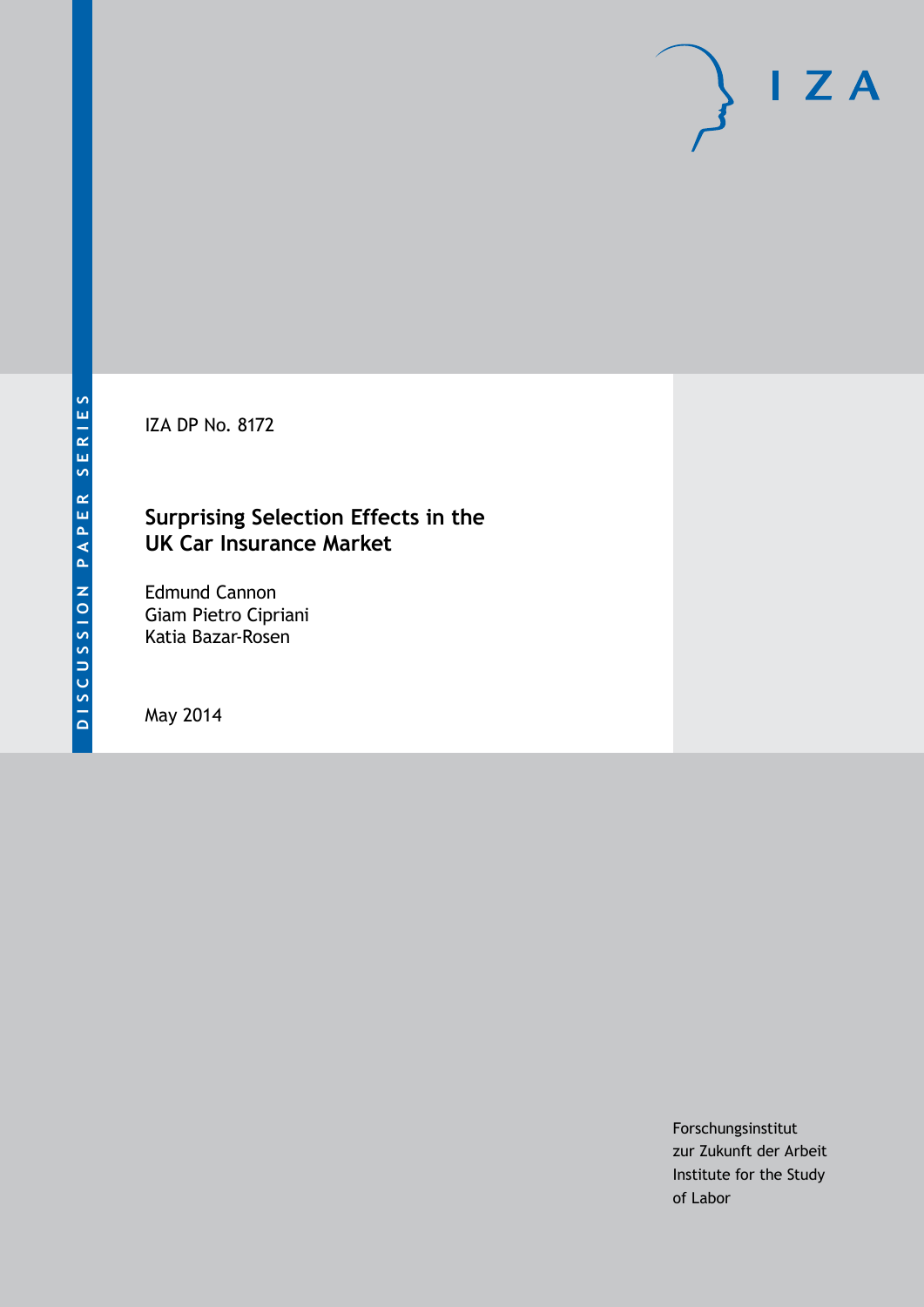# **Surprising Selection Effects in the UK Car Insurance Market**

# **Edmund Cannon**

*University of Bristol*

# **Giam Pietro Cipriani**

*University of Verona and IZA*

## **Katia Bazar-Rosen**

*University of Bristol*

Discussion Paper No. 8172 May 2014

IZA

P.O. Box 7240 53072 Bonn **Germany** 

Phone: +49-228-3894-0 Fax: +49-228-3894-180 E-mail: [iza@iza.org](mailto:iza@iza.org)

Any opinions expressed here are those of the author(s) and not those of IZA. Research published in this series may include views on policy, but the institute itself takes no institutional policy positions. The IZA research network is committed to the IZA Guiding Principles of Research Integrity.

The Institute for the Study of Labor (IZA) in Bonn is a local and virtual international research center and a place of communication between science, politics and business. IZA is an independent nonprofit organization supported by Deutsche Post Foundation. The center is associated with the University of Bonn and offers a stimulating research environment through its international network, workshops and conferences, data service, project support, research visits and doctoral program. IZA engages in (i) original and internationally competitive research in all fields of labor economics, (ii) development of policy concepts, and (iii) dissemination of research results and concepts to the interested public.

<span id="page-1-0"></span>IZA Discussion Papers often represent preliminary work and are circulated to encourage discussion. Citation of such a paper should account for its provisional character. A revised version may be available directly from the author.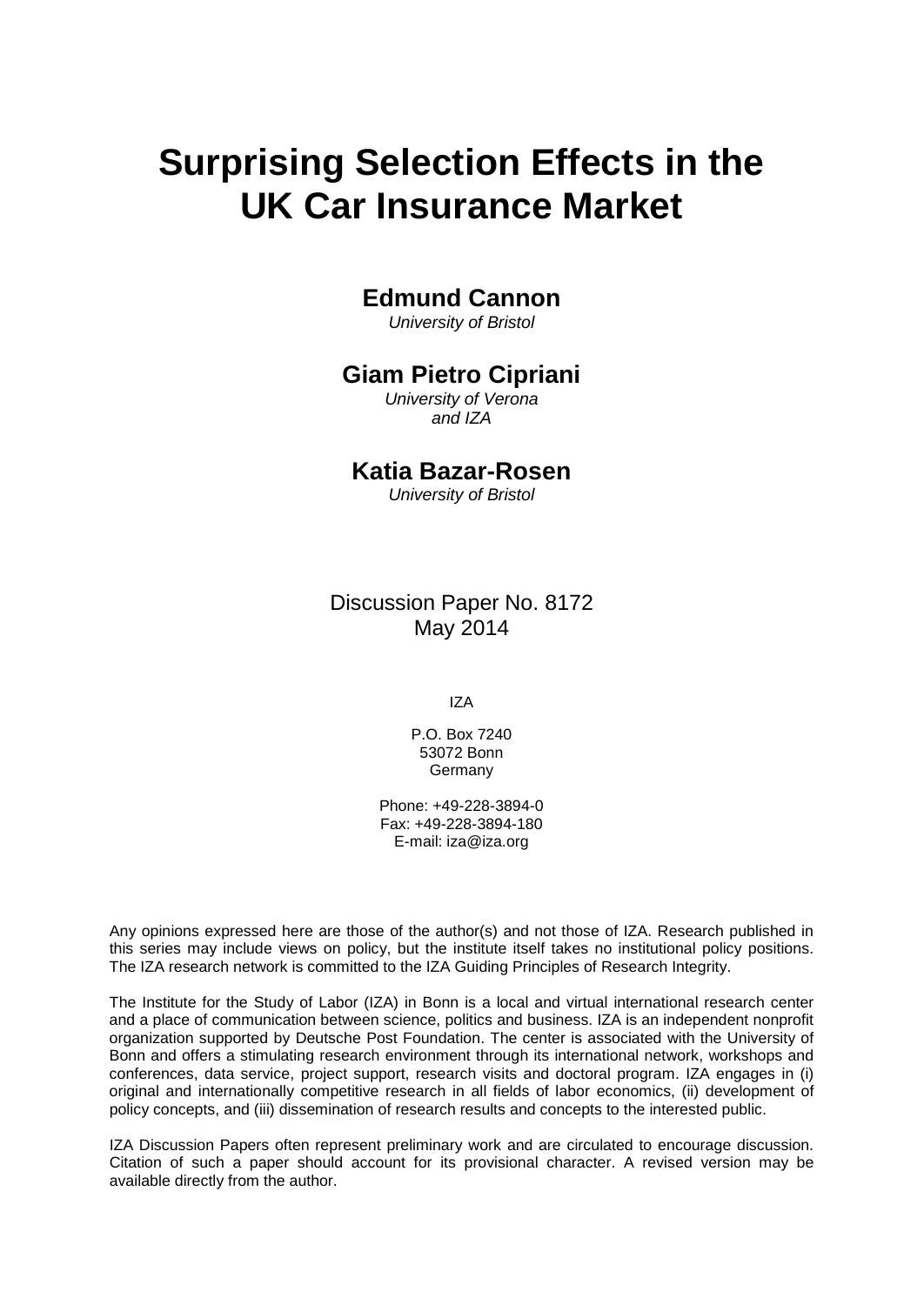IZA Discussion Paper No. 8172 May 2014

# **ABSTRACT**

# **Surprising Selection Effects in the UK Car Insurance Market[\\*](#page-1-0)**

We document a large and persistent anomaly in the UK car insurance market over the period 2012-13: insurance companies charged a higher premium for third-party (liability) insurance than comprehensive insurance (which includes third-party). Furthermore, some companies charged higher prices for comprehensive policies with larger deductibles. This evidence suggests both that consumers are too confused or too poorly informed to arbitrage and that sellers of car insurance do not implement the incentive-compatibility constraints at the heart of the adverse-selection model of insurance. This particular insurance market is much less sophisticated than that characterised by modern microeconomic theory.

JEL Classification: D82, G22

Keywords: car insurance, adverse selection, bounded rationality

Corresponding author:

Giam Pietro Cipriani University of Verona Department of Economics Via dell'Artigliere 19 37129 Verona Italy E-mail: [giampietro.cipriani@univr.it](mailto:giampietro.cipriani@univr.it)

We thank Louise Smith for collecting the data; Stuart Bailey for invaluable advice in describing the process by which customers actually purchase car insurance; Ian Crowder of the Automobile Association and Francesca Toffolo of the Association of British Insurers for providing data and other background information. Ken Binmore, David De Meza, Jon Eguida, John McCormack and Ian Tonks have all provided helpful comments.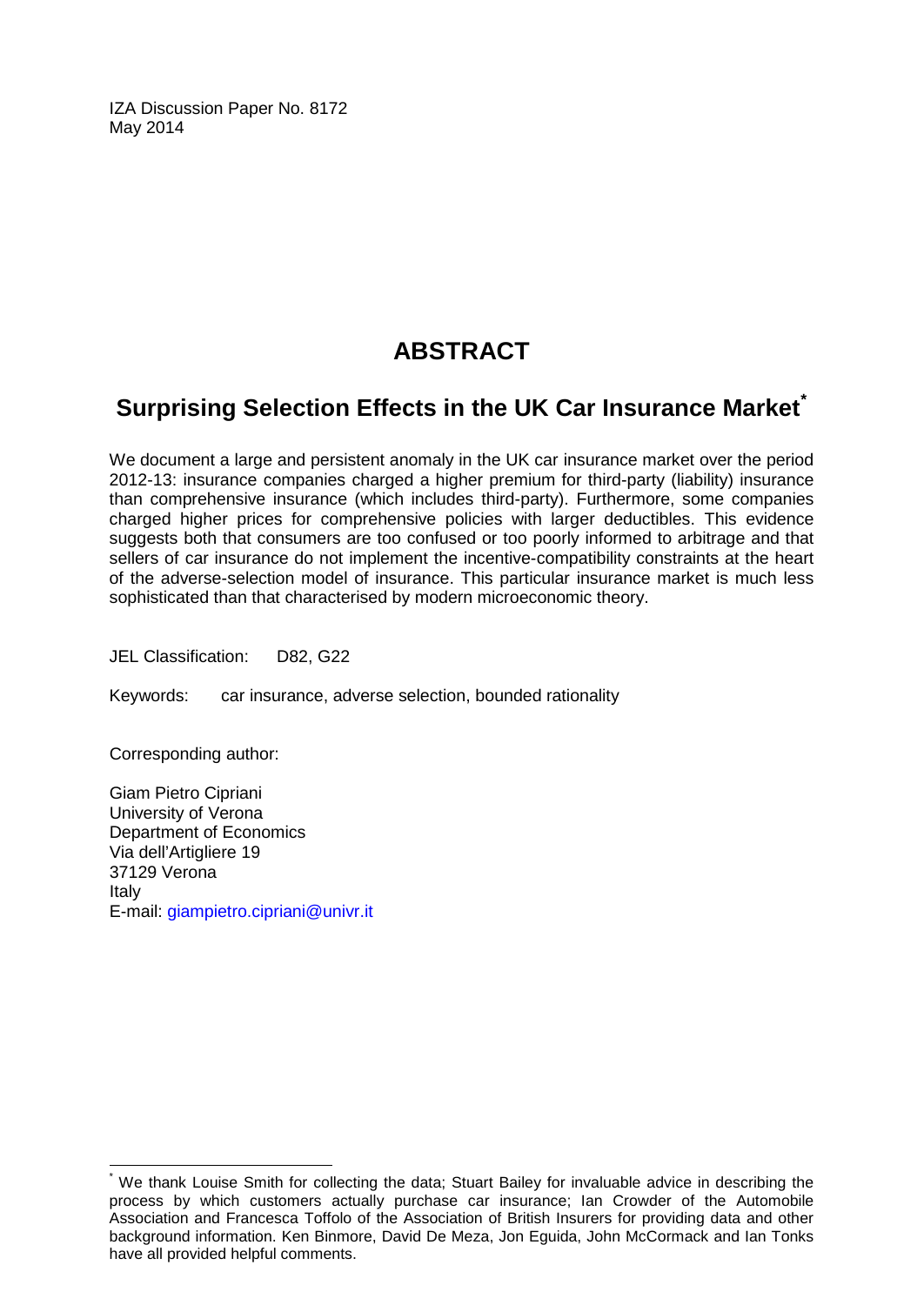### **1. Introduction**

In this paper we document a significant anomaly in the advertised premiums for car insurance in the UK over the period 2012-13. In particular we show that the premium for comprehensive insurance was substantially less than that for third-party (liability) insurance: since comprehensive insurance automatically includes third-party insurance as well as insurance of the buyer, *ceteris paribus* it must be strictly more valuable to the buyer and strictly more costly to provide by the insurer. Furthermore, within the comprehensive insurance market, policies with higher deductibles are sometimes more expensive than policies with lower deductibles.

These anomalies require a failure of arbitrage on behalf of buyers: for example, an individual who purchased third-party insurance<sup>[1](#page-3-0)</sup> could have been strictly better off by choosing to buy comprehensive insurance from the same provider. Correspondingly the anomaly also requires a failure by insurers to provide menus of policies that satisfy an obvious incentive-compatibility constraint, although this need not be irrational so long as consumers persist in their current behaviour.

It might be thought that this anomaly must be a disequilibrium that would quickly be rectified as agents learned about it. In fact the anomaly has persisted for almost two years: our data were collected in June 2012 and June 2013 and the anomaly continues at the time of writing (March 2014). During this period, two long-anticipated changes affected prices. First, in April 2013 the UK law on personal injury claims was changed to reduce the cost of litigation and reduce fraudulent claims and it became harder to avoid insuring a vehicle.<sup>[2](#page-3-1)</sup> Second, insurers were required to undertake a substantial re-pricing of all insurance products due to the ruling of the European Court of Justice *Test Achats,* which banned gender-specific pricing. The ECJ ruling was announced on

<span id="page-3-0"></span><sup>&</sup>lt;sup>1</sup> Including one of the authors of this paper.

<span id="page-3-1"></span><sup>2</sup> Until April 2013 it was not necessary to insure an unused vehicle kept off the road and this made it easier to avoid the legal requirement to purchase insurance. Where an accident occurs and the guilty party does not have insurance (or cannot be traced after the accident), pay-outs to the injured party are made by the Motor Insurance Bureau, which raises its funds from a levy on insurance companies, so uninsured vehicles form an extra cost for insurance companies.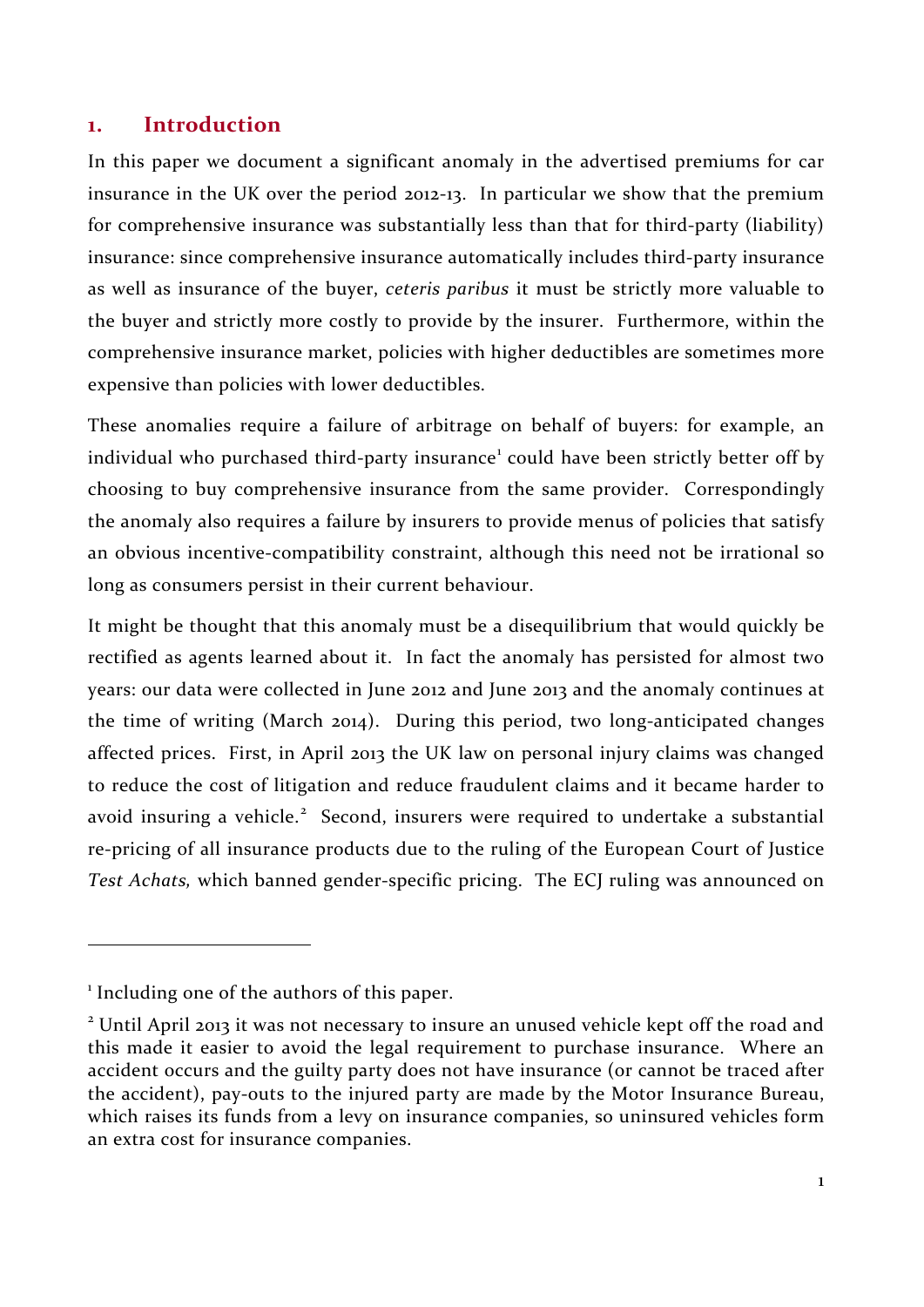1 March 2011, but only became effective on 20 December 2012, allowing insurance companies plenty of time to reconsider optimal pricing policies. Many contemporary publications document the discussions within the insurance industry about how to implement the change. [3](#page-4-0) The ECJ ruling was also widely reported in the British popular press at this time and so many relatively unsophisticated consumers are likely to have read advice that they should shop around to see how prices had changed. Yet the pricing anomaly in 2013 was quantitatively similar to that of 2012.

We dismiss at the outset the possibility that our price data are completely wrong. Our data consist of quotes downloaded by two different researchers at different points of time using dozens of different searches. We have also informally contacted companies to get quotes and later in the paper we provide some corroborative evidence from other publications. The anomaly is too large to be reversed by small differences between quoted prices and prices actually paid.

Nor is it the case that the quotes for third-party insurance apply to a market that does not exist. According to data provided by the [Association of British Insurers, ABI](#page-26-0) (2014), in 2013 the comprehensive (henceforth CP) market was 93 per cent of the market measured by premiums. The remaining seven per cent of policies are either thirdparty (henceforth TP) or third-party, fire and theft (henceforth TPFT). We do not have a breakdown of CP versus TP/TPFT policies by age, but are assured by individuals within the industry that TP/TPFT policies are predominantly purchased by the young, for whom the proportion of the market may be about ten per cent, which is a significant minority of the market.<sup>[4](#page-4-1)</sup> The ABI data also suggest that CP is becoming

<span id="page-4-0"></span><sup>&</sup>lt;sup>3</sup> The original Gender Directive is found in [Council of the European Union \(2004\);](#page-26-1) the relevant [ECJ ruling](#page-27-0) is Case C-236/09 *Association belge des Consommateurs Test-Achats ASBL*, initiated on 18 March 2009 and concluded on 1 March 2011. Guidance on the directive was issued on 12 December 2011 [\(European Commission, 2011\)](#page-27-1). The UK position from July 2012 is described in [HM Treasury \(2012\).](#page-27-2)

<span id="page-4-1"></span><sup>&</sup>lt;sup>4</sup> The figure of seven per cent non CP insurance is for premiums rather than policies: since our data suggest that TP/TPFT are more expensive than CP, on its own this would suggest that the proportion of TP/TPFT policies would be less than seven per cent. But if TP/TPFT policies are predominantly purchased by just one sector of the market, then that proportion of TP/TPFT in that sector of the market would be more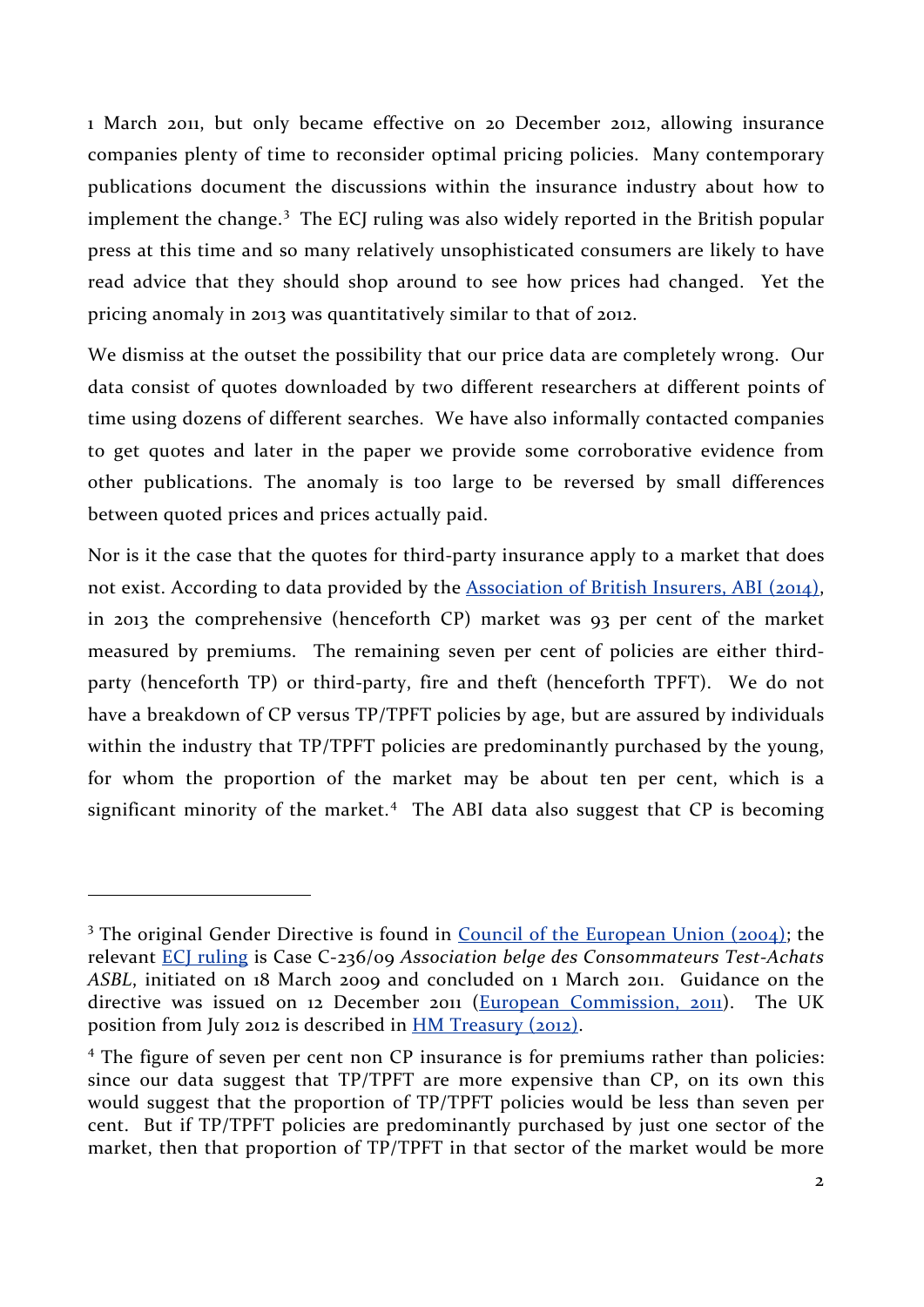more popular: the non-CP share of the market was twice as high in 2003 (fourteen per cent). If we had data showing that the pricing anomaly were long standing, then a falling share of TP/TPFT might indicate that consumers were adjusting to the relative prices of CP and TP/TPFT, although the speed of adjustment would be very slow and the trend for CP policies to form a larger share of the market is also observed in other European countries where (so far as we can ascertain) there is no such pricing anomaly [\(European Economics, 2009\)](#page-27-3).

One possible reason for third-party policies to be more expensive than corresponding comprehensive policies is a selection effect: suppose that the unobserved risk characteristics of TP policy holders are different from those of CP policy holders. If this is the case, then we can infer that CP policy holders are lower risk than TP from the prices of the different products, [5](#page-5-0) which is the exact opposite of the separating equilibrium suggested by [Rothschild and Stiglitz \(1976\)](#page-28-0) where high-risk types buy more insurance, often referred to as the *positive correlation property*. [Chiappori](#page-26-2) et al. [\(2006\)](#page-26-2) show that the positive correlation property is robust to changes in the precise assumptions about the insurance market and so forms an appropriate test of the theory, but the review of the empirical literature by [Cohen and Siegelman \(2010\)](#page-26-3) finds little convincing evidence for adverse selection. Among the papers cited in their review, several find a statistically insignificant negative correlation [\(Chiappori and](#page-26-4)  [Salanié, 2000;](#page-26-4) [Dionne](#page-26-5) et al. 2001) and one of the specifications in [Saito \(2006\)](#page-28-1) has a statistically significant negative correlation. However, all of these papers are analysing situations where there is a trade-off: it costs more to buy more insurance, whereas in our data, it costs less to buy more insurance.

The other main model of heterogeneous risk types is that of [De Meza and Webb \(2001\)](#page-26-6) which suggests that agents have different attitudes to risk: in particular more riskaverse individuals may be naturally more careful and hence less likely to have an accident. The tendency to be low risk is an inherent characteristic of such individuals,

than seven per cent. Back-of-envelope calculations suggest that that the former effect is likely to be slightly smaller than the latter effect.

<span id="page-5-0"></span><sup>&</sup>lt;sup>5</sup> Our approach here is similar to that of **Finkelstein** and Poterba (2002), who infer the risk characteristics of different types of annuities from the prices.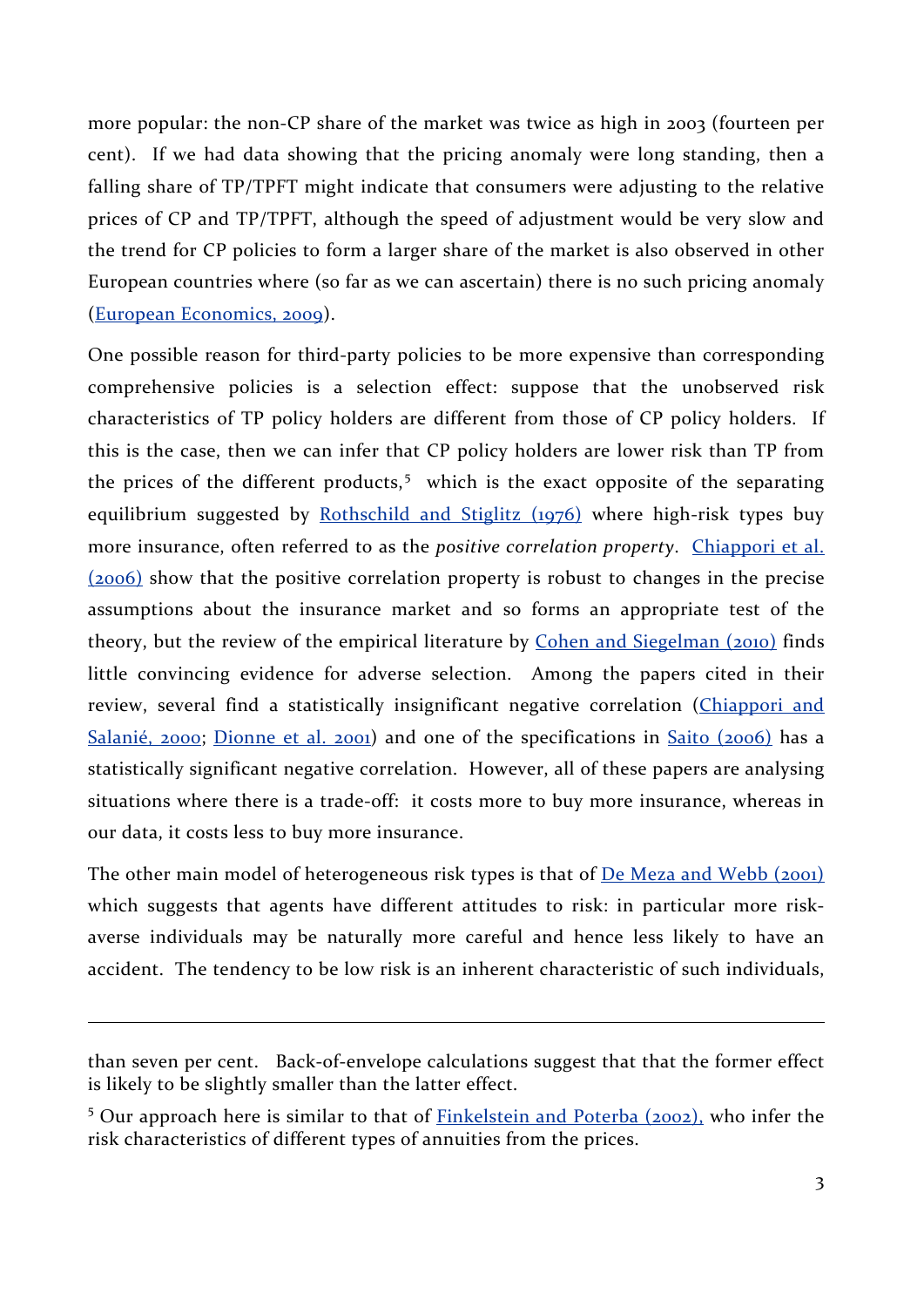although it could in principle be affected through a moral hazard channel. Evidence for risk heterogeneity has been found in the car insurance market by Cohen and Einav [\(2007\)](#page-26-7) and elsewhere by [Finkelstein and McGarry \(2006\).](#page-27-5) But in De Meza and Webb's model there is a pooling equilibrium, where the more-risk-averse/low-risk individuals are happy to buy the same contract as the less-risk-averse/high-risk individuals because the higher utility value of the insurance policy to low-risk individuals offsets the actuarial unfairness arising from the crosssubsidy to high-risk customers.

An alternative approach to tackling the anomaly is that of [Campbell \(2006\)](#page-26-8) who notes that households may face more complex constraints than financial firms and that apparently surprising behaviour may be due to those constraints. It is not clear what complex constraints exist in our scenario, so it is more likely that the anomaly is due to Campbell's other explanation for consumer behaviour, namely that they make mistakes. These mistakes could be due to bounded rationality along the lines of [Kahneman \(2003\)](#page-27-6) or could be due to limited information. Our data on car insurance premiums do not allow us to identify the importance of the two explanations, but we shall provide information about the UK car insurance market that suggests both are important.

The rest of our paper fills out the detail of our argument and is structured as follows. In section 2 we describe our data set and the anomaly of TP prices versus CP, also showing that there is no such anomaly within the CP market. Section 3 reviews some additional information about the UK car insurance market and suggests an explanation for the puzzle. Section 4 concludes.

#### **2. Data for the UK Car Insurance Market**

The car insurance industry is described in [Office of Fair Trading \(2011\),](#page-27-7) which suggests that in many ways the industry is highly competitive: the five-firm concentration ratio is only 55 per cent and the "combined ratio", or ratio of claims-plus-administration to premiums was 117 per cent in 2011, suggesting that the industry as a whole made an underwriting loss. Car insurers also receive revenue from the returns on the invested premiums, but in the light of low risk-free returns due to quantitative easing, it is likely that this translated into a loss overall. In recent years new providers such as supermarkets Tesco and Sainsbury's have joined the market. This suggests that the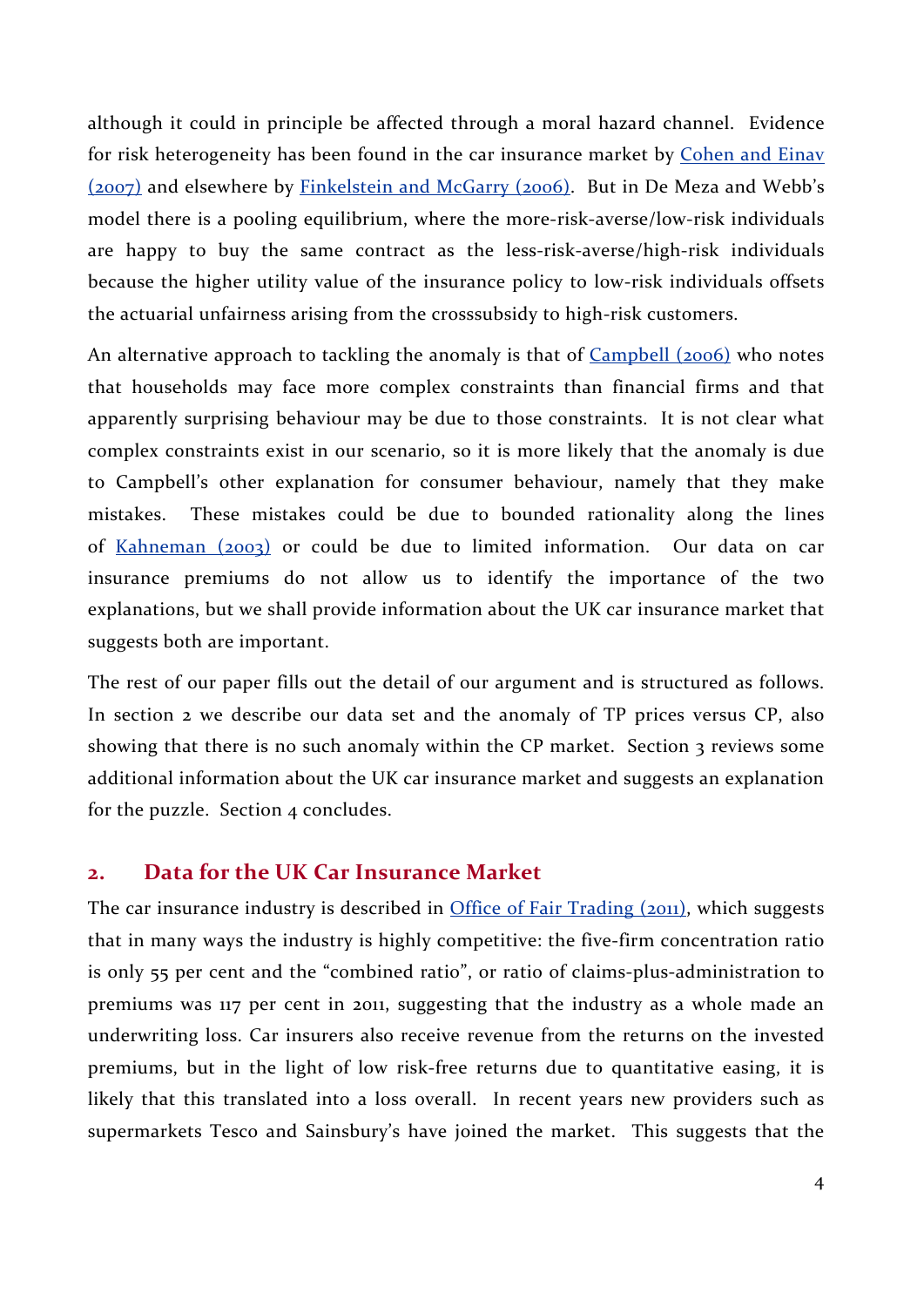market is broadly competitive. Total premiums are just less than one per cent of UK GDP.

Although  $\overline{\text{OFT}}$  (2011) had concerns that consumers paid higher prices when they renewed a policy with an existing provider, the OFT's survey reported that 73 per cent of responses had sought quotes from other insurers when renewing and 72 per cent had used an internet search engine (37 per cent had used two or more). There are currently four major internet search engines, of which three have links to an insurance provider and MoneySupermarket is independent. We collected data for firms that provide quotes via MoneySupermarket: some firms do not provide a quote or do not provide a quote for every type of policy. It is often possible to proceed directly from the internet search engine to an electronic form to purchase the insurance, or else the purchase can be made by telephone.

We collected data for male and female policies in 2012 and unisex policies in 2013, for two ages (23 and 44) and for three occupations (solicitors, where the proportion of men and women are approximately equal; civil engineers, who are overwhelmingly male; social service managers, who are overwhelmingly female). Our applications requested insurance cover for a 23-year old with a three-year no-claims bonus, who was single and had no children; 44-year olds with a nine-year no-claim bonus, were married and had two children. Fifteen other pieces of information were required to obtain a quote such as type of car and mileage were held constant across all quotes and we requested quotes for a range of deductibles between zero and  $\epsilon$ 500,<sup>[6](#page-7-0)</sup> although the quotes we received often had a different deductible (as the voluntary deductible is added to a compulsory deductible for many companies).

There are three policy types in the United Kingdom: third party (TP), which is the minimum legal requirement; third party, fire and theft (TPFT) and comprehensive (CP). We have analysed a selection of insurance policy documents to confirm the precise differences between the policies, which is not always obvious from the summary provided by MoneySupermarket. In a representative example the policy document contains seven chapters: all seven chapters apply to comprehensive policies;

<u>.</u>

<span id="page-7-0"></span><sup>&</sup>lt;sup>6</sup> *N.b.* in British English a deductible is an "excess".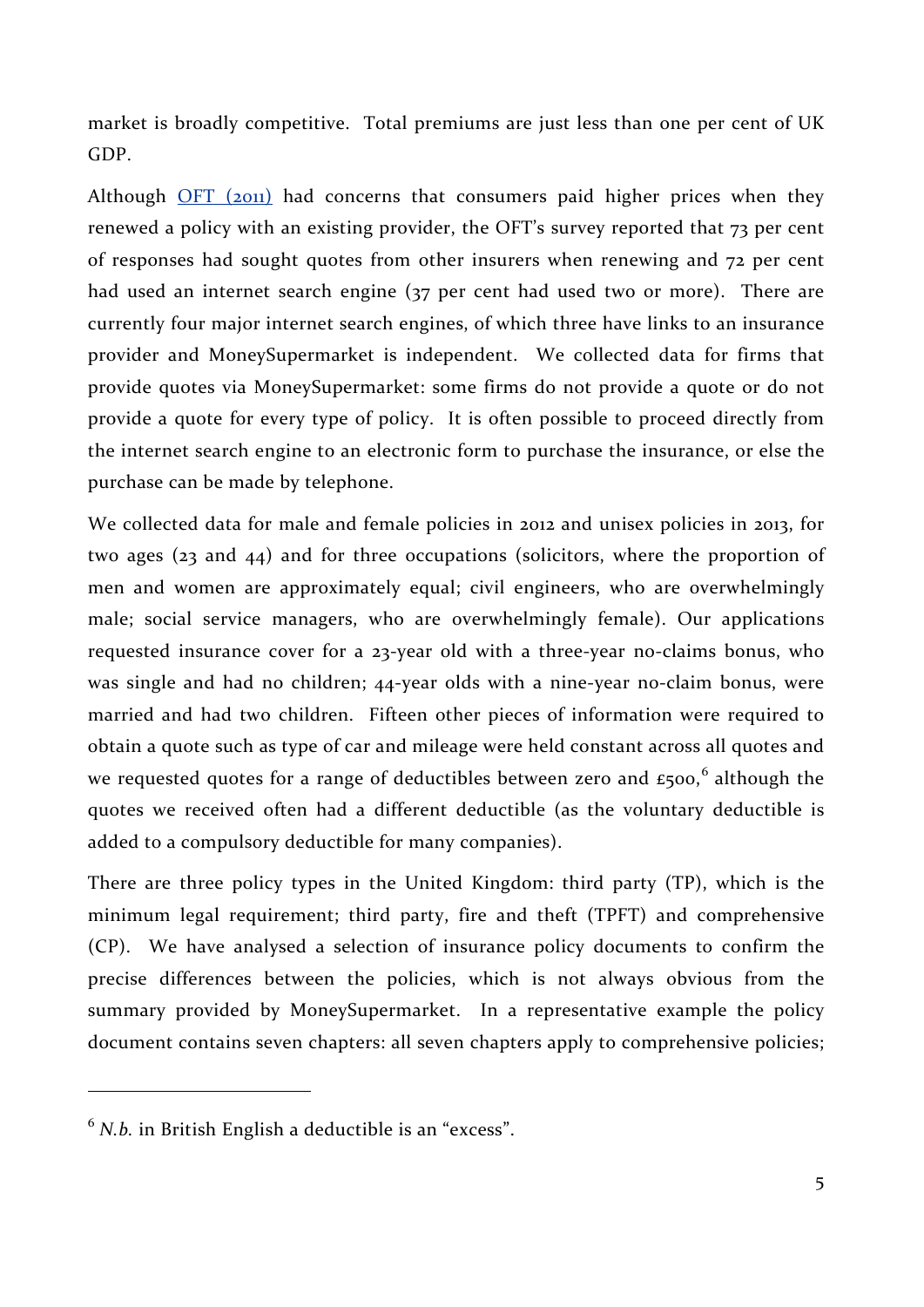chapters A (liability insurance), C (fire and theft) and G (driving outside the UK) apply to TPFT; only chapters A and G apply to TP. The key point here is that the benefits of CP policies strictly exceed the benefits of TPFT, which strictly exceed those of TP. We only collect data for CP and TP: we should expect TPFT to be slightly more expensive than TP; from some less detailed analysis we have done TPFT is sometimes slightly cheaper than TP, consistent with the ranking of prices being anomalous. Nearly all TP quotes from MoneySupermarket had a compulsory zero deductible. This is unsurprising as any claim is paid direct to the injured party, so the insurance company would have to reclaim the deductible from the policy holder, which might prove difficult or expensive. Conversely nearly all CP policies had a minimum deductible: from reading the policy documents we know that this did not apply to the liability (TP) component of a CP policy (chapter A in the example given).

We summarise the raw data for price quotes in Table 1, which shows that TP premiums are much higher than CP.

#### *Table 1 (simple averages of prices) about here*

Although these simple averages are not perfectly comparable because we do not take deductibles into account, they illustrate the broad picture fairly accurately. From the first part of the table we see that for a man aged 23 in 2012 the mean premium was £2,694, which is a sufficiently large sum of money that we would expect there to be strong incentives to devote effort to finding a lower price. Since the minimum price may be highly idiosyncratic, we give some idea of how much the price could be reduced by reporting the cheapest decile among all of the quotes, which reduces the figure to  $\epsilon_1$ ,  $\epsilon_2$ <sub>1</sub>, which is still a substantial sum of money. We note also that young women pay much lower premiums than men and that 44-year olds pay less again, although at age 44 the difference between premiums for men and women is much smaller: in a small number of cases women pay more than men. Unisex premiums in 2013 were lower but this might be due to successful reduction in fraudulent claims as noted in the introduction.

Both TP and CP policies had up to five additional extras, which are either included automatically in the policy or are available for a higher price, which is nearly always reported: the average increments for extras are shown in Table 2.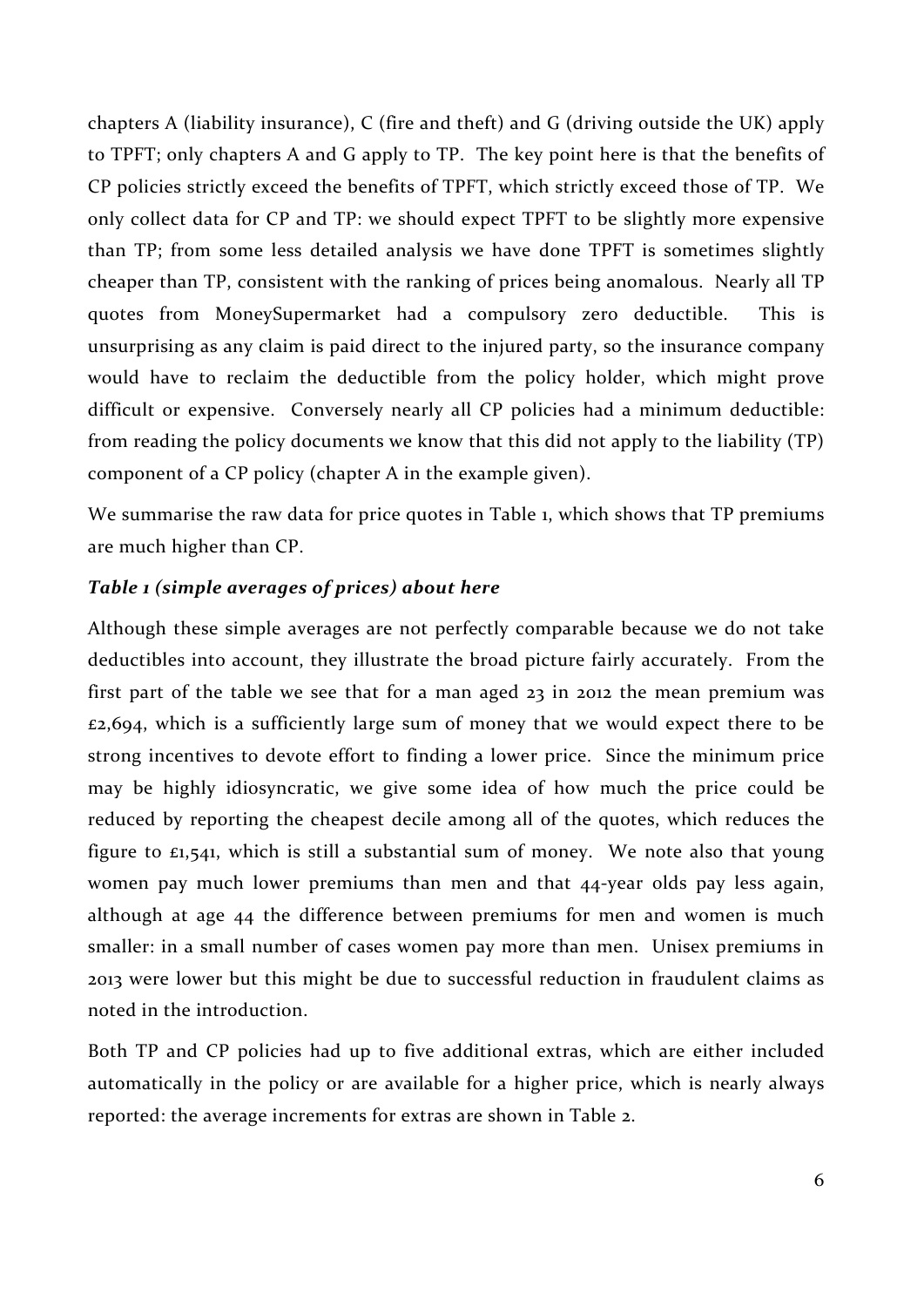#### *Table 2 (information on extras) about here*

If we compare the corresponding CP and TP policies from the same provider, we find that the CP policy always contains weakly more extras automatically than the TP policy. Using the average increment for extras where it is reported, our data suggest that the raw figures in Table 1 under-estimate the price of CP policies by just under  $\epsilon_{51}$ compared to TP policies. Although there is wide variation between companies' prices for a given policy type, the presence of extras does not explain this: some of the cheapest premiums have more extras.[7](#page-9-0)

We now turn to a more formal comparison of TP and CP policies. For each policy type we create a data set of the TP policy and lowest deductible CP policy offered by each firm. We then estimate simple regressions of price on a constant and a dummy variable for a policy being TP for three sets of data: (i) the entire sample; (ii) the subsample of firms offering both TP and CP policies (matched pairs); (iii) the sub-sample of matched pairs for those firms whose prices were in the cheapest decile. Our results for Solicitors are reported in Table 3; results for Civil Engineers and Social Service Mangers reported in the Appendix are quantitatively similar.

### *Table 3 (comparison of TP and CP) about here*

1

Positive figures in the table denote higher TP than CP prices and the figures are in pounds sterling. These statistics confirm the findings of Table 1: for example a male solicitor age 23 would have to pay one thousand pounds more to have a TP policy. More interesting we see that even buying a TP policy from the same firm would typically cost £1078 more and most firms would be charging between £803 and £1432 for TP. This conclusion is not due to the presence of firms charging very high prices: the firms with the cheapest policies similarly charge much more for TP. Recall that all of these differences may be under-estimated by approximately  $\epsilon$ 51 due to the issue of extras. The anomaly is the same for men and women and persists from 2012 to 2013.

<span id="page-9-0"></span> $7$  A cross-section regression of 94 quotes (Female, Civil Engineer, age 23) on a constant and dummies for the five possible extras yields an R-squared of 0.043; none of the coefficients are statistically significant and some have the incorrect sign. The cost of extras does not appear to depend on age, gender or occupation.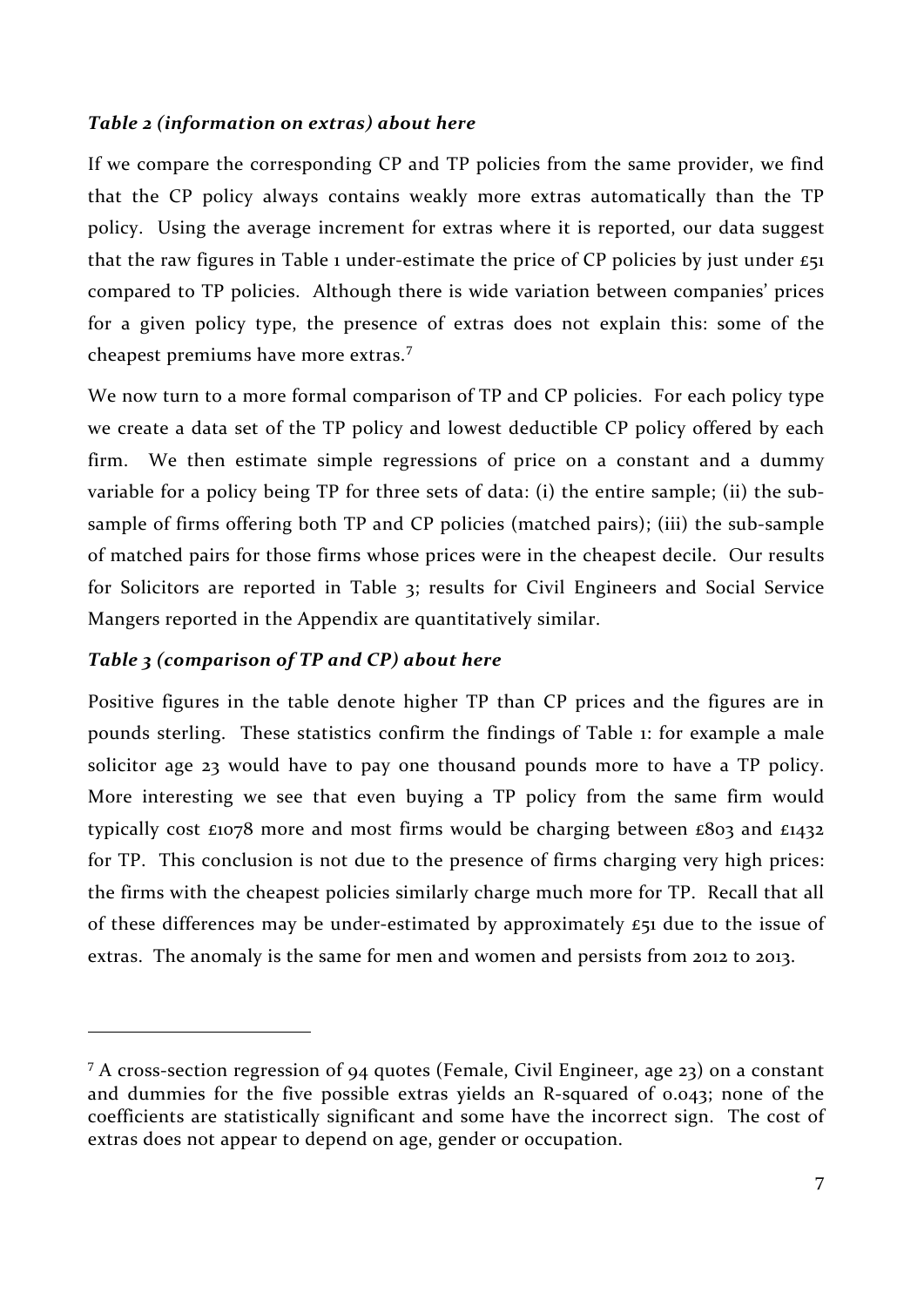We know of no other studies that have collected data similar to our own, but at this point we provide some corroborative evidence for the anomaly. The UK's Automobile Association publishes an index of insurance quotes where CP policies are more expensive than TPFT policies, but this does not compare quotes for exactly the same risks and so the indices are uninformative. We note, however, that the relative price of CP policies to TPFT has fallen: over the period 1994-2004 CP policies were never less than 80 per cent of the price of TPFT and since 2010 they have never been above 75 per cent of the price of TPFT. For the quotes with the best prices the fall has been even more dramatic, from 115 per cent in July 2004 to 68 per cent in 2013. So the evidence from the AA is that the relative price of CP policies has fallen substantially in recent years.

A second piece of corroborative evidence is provided by the study of the European car insurance industry by Europe Economics (2009), which compares markets in Europe and the USA.<sup>[8](#page-10-0)</sup> The study collected price quotes for six hypothetical individual profiles in 2008, three for TPFT and three for CP and again it is impossible to make a perfect comparison. However, profiles 1 (22-year old, three year's driving, no claims) and  $5$  (21year old, three year's driving, no claims) are very similar on the factors with the largest effect on premiums: the average quote in the UK market for TPFT for profile 1 was  $\pounds894$  and the average quote for CP for profile 5 was  $\pounds785$  (figures taken from European Economics, 2009; Table 8.3, p.289, and Table 8.9, p.308). So TPFT was 14 per cent more expensive than CP. Other than Italy (where the market for CP insurance is tiny, only about 1 per cent of the market), no other European market had CP insurance more expensive than TPFT: on average it was 43 per cent lower in the EU.

Since there is an anomaly between the TP and CP parts of the market, what can we say about the CP market, where we have information on deductibles? The deductible consists of a compulsory deductible plus a voluntary deductible: the presence of a compulsory deductible effectively creates a minimum and this was usually strictly positive: for 23-year olds it was most commonly £150 or £400 in 2012 and £200 or £350

<span id="page-10-0"></span><sup>&</sup>lt;sup>8</sup> Among other things, the report also shows that competition (ie the five-firm concentration ratio) in the UK car industry and combined ratio are similar to those of other markets and so the UK market is not peculiar in other respects.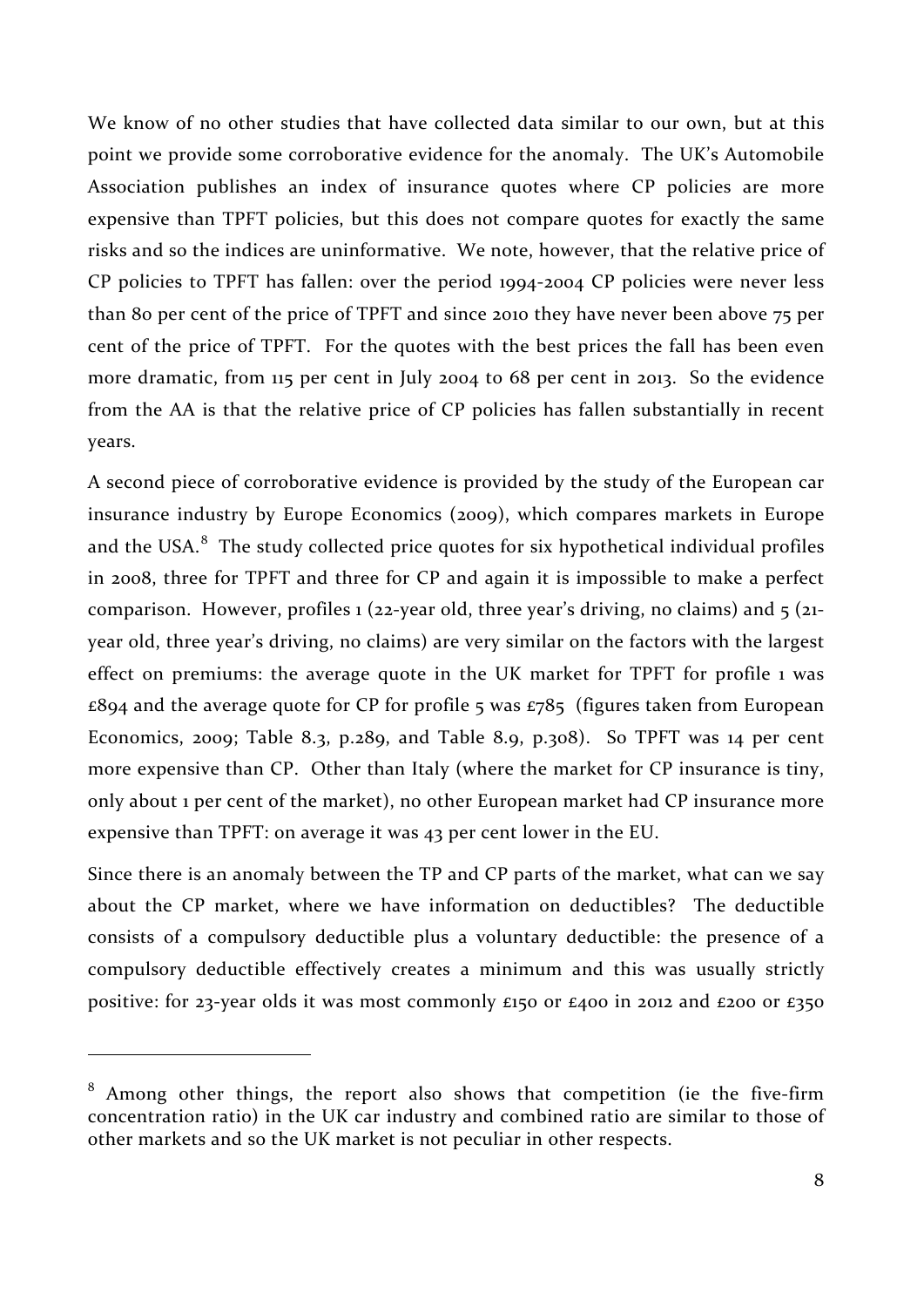in 2013; for 44-year olds the most common minimum deductibles allowed were £100 or £150 in both 2012 and 2013. $9$ 

We should expect that the higher the voluntary deductible, the lower the price: a negative price-deductible relationship is the relevant incentive compatibility constraint within the CP market. In our data we observe that this relationship holds most, but not all of the time: a minority of providers charge a higher price for a policy with a voluntary deductible of  $\epsilon$ 100 than for a policy with a voluntary deductible of zero. Table 4 illustrates the proportion of providers for which the policy with the higher deductible has the higher price. The sums of money are not huge: for 23-year olds the additional cost of a £100-deductible policy, where positive, averages £9.49 for men in 2012; £6.14 for women in 2012 and £6.06 for unisex in 2013.

### *Table 4 (anomalous price-deductible policies) about here*

1

Clearly a policy with a zero deductible and a lower price is strictly superior to a more expensive policy with a deductible of £100, so the observations which do not satisfy a negative price-deductible relationship are not consistent with conventional models of adverse selection (or any rational informed behaviour). However, unlike the TP-CP comparison, this anomaly is confined to a minority of providers; from the second part of Table 4 we can see that very few of the cheapest providers displayed this anomalous and these were all for 23-year olds in 2012.

Since the proportion of policies that do satisfy the incentive compatibility constraint is large, it is possible that behaviour by most agents within the CP market is consistent with adverse selection models. We are able to say a little more than this, as the ECJ ruling on unisex pricing is a natural experiment resulting in increased asymmetry of information due to the fact that a major risk factor could no longer be used to price

<span id="page-11-0"></span><sup>&</sup>lt;sup>9</sup> One of the most important ideas of the adverse-selection models is that firms use deductibles to control the quantity of insurance purchased. Interestingly, if firms are using deductibles in this way, their approach is relatively simple: while the price of a policy depends upon gender and occupation, most firms have the same minimum deductible regardless of these two variables.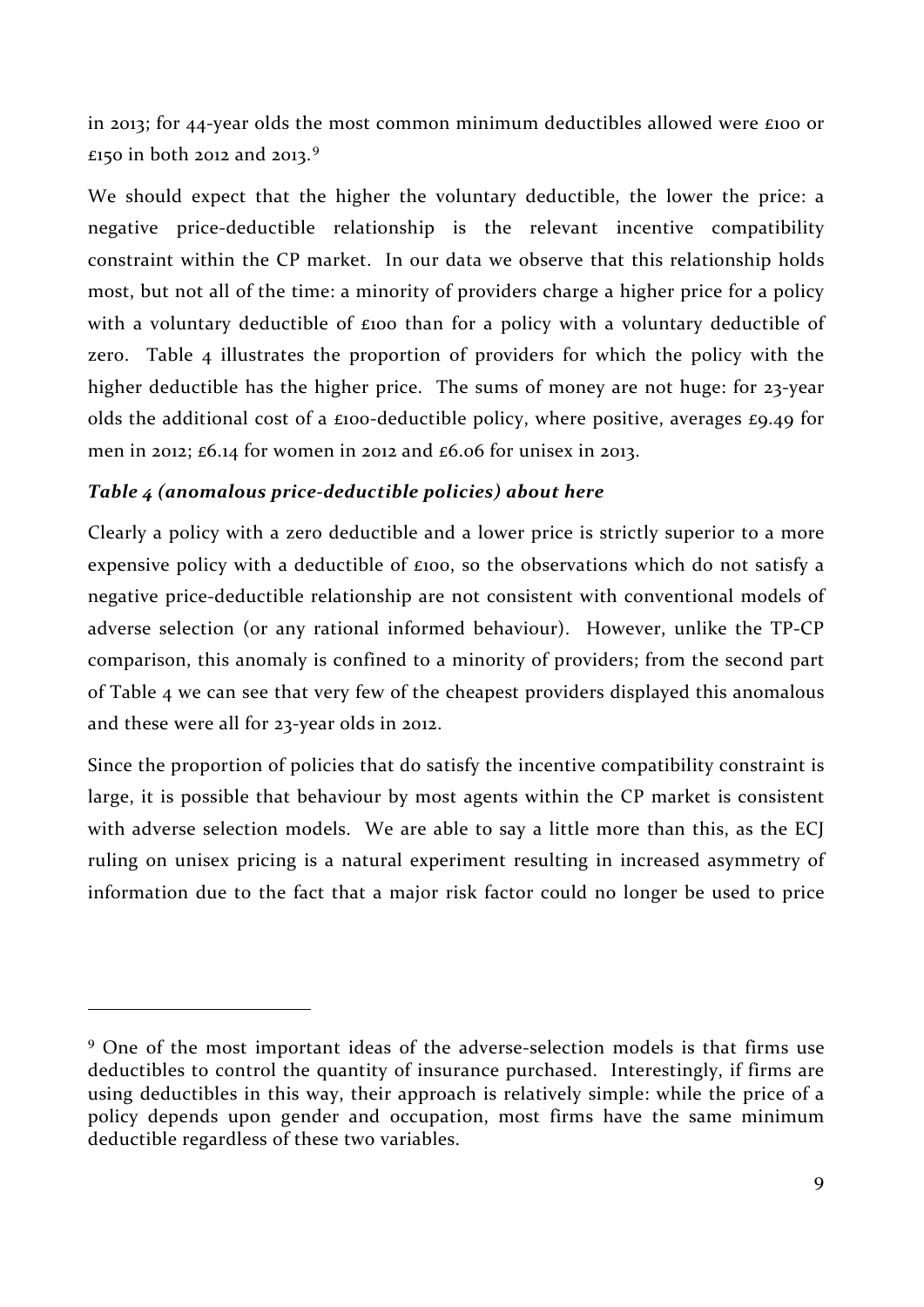policies in 2013.<sup>[10](#page-12-0)</sup> This increase in asymmetry of contractible information should result in a decrease in the trade-off between price and deductible. To see this consider first Figure 1, which shows the market for male policies in 2012 when firms sell different policies to men and women. Within the male market there is still adverse selection as there are both high-risk and low-risk men. In the Rothschild-Stiglitz version of the market, if the proportion of high risk individuals is high enough, a separating equilibrium is achieved by high risk males buying full insurance (the contract on the 45° line) and low-risk males buying the partial insurance contract where the indifference curve of the high risk males cuts the low-risk break-even condition for providers.<sup>[11](#page-12-1)</sup> On the figure we highlight the difference in the price of the two policies and the difference in the deductible, which should be negative. We are interested in the ratio of the difference in deductible over difference in price ratio,

$$
(1) \qquad \qquad -\left(\frac{\Delta \text{Deductible}}{\Delta \text{Price}}\right) \equiv -\left(\frac{0-\text{Deductible}^{\text{Low risk}}}{\text{Price}^{\text{High risk}} - \text{Price}^{\text{Low risk}}}\right)
$$

which is the slope of a line drawn between the two contracts.

1

#### *Figure 1 (price and deductible in the male-only market) about here*

Now consider the imposition of unisex pricing, which will introduce two new types: high-risk females and low-risk females. The pricing of female and male policies in 2012 suggests that high-risk females are less risky than high-risk males and it seems reasonable to assume that they are riskier than low-risk males, so they will be an

<span id="page-12-0"></span><sup>&</sup>lt;sup>10</sup> [Finkelstein, Poterba and Rothschild \(2009\)](#page-27-8) discuss the possible consequences of banning gender-based insurance in the UK annuity market (where, like the car insurance market, it is compulsory to purchase insurance), but in their model there is no price anomaly. [Buzzacchi and Valletti \(2005\)](#page-26-9) provides some evidence of the effects of a move in the opposite direction, namely the change to gender-priced car insurance permitted in Italy after 1995. [Schmeiser, Störmer and Wagner \(2013\)](#page-28-2) discuss other possible consequences of the abolition of gender-based pricing in the European Union.

<span id="page-12-1"></span> $\textsuperscript{11}$  If the proportion of high risk individuals is low, then the separating contracts cannot be an equilibrium and the equilibrium may not exist at all, although this depends on the responses of firms to each others' contracts [\(Wilson, 1977\)](#page-28-3) in which case there may be a pooling equilibrium. It is also possible for there to be a separating equilibrium with contracts still obeying the positive correlation property but with cross subsidisation [\(Miyazaki, 1977;](#page-27-9) [Spence, 1978\)](#page-28-4).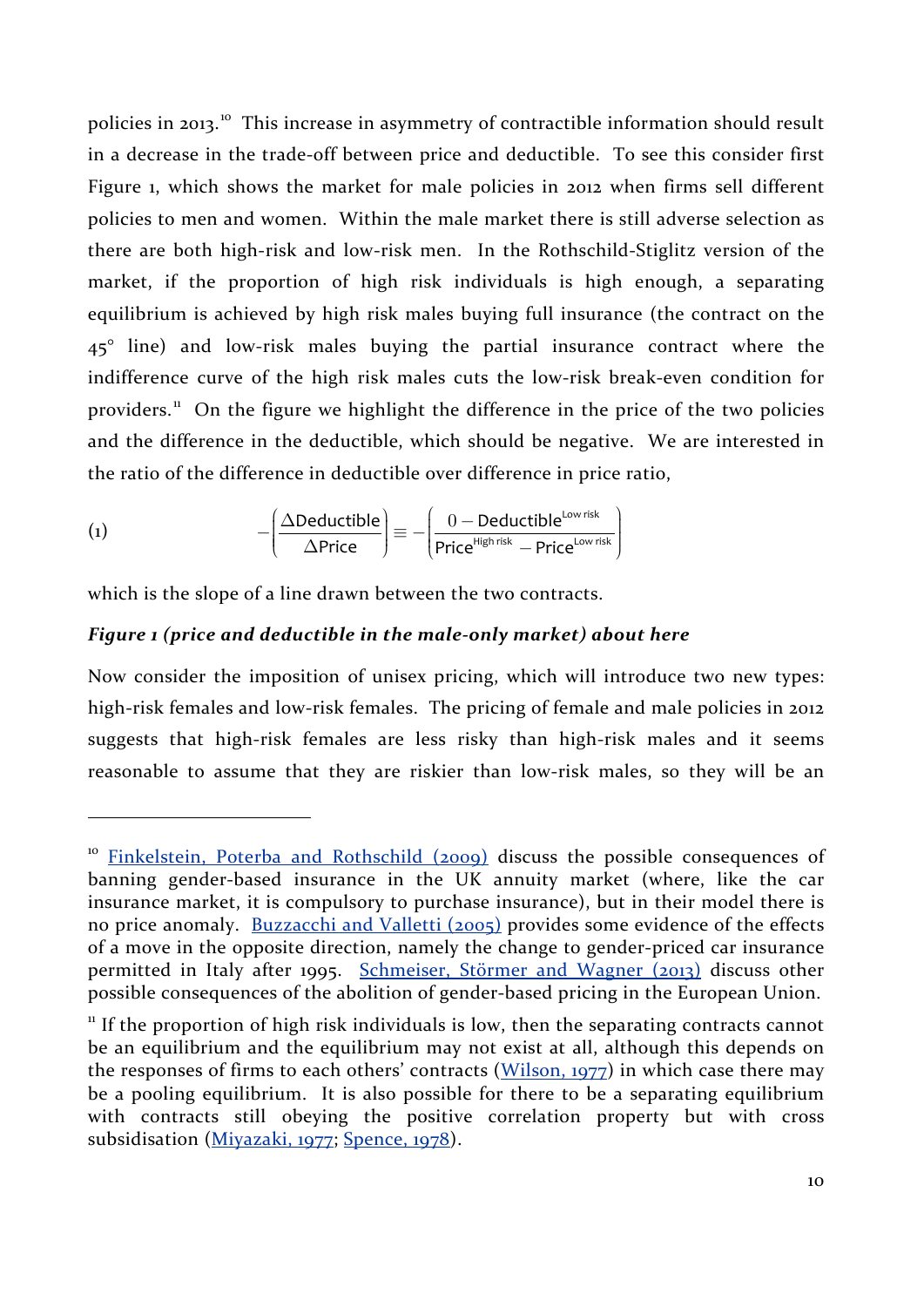intermediate risk type. For these three risk types the insurance provider must provide three policies illustrated in Figure 2. Figure 2 is the same as Figure 1 except for the addition of a further break-even condition.<sup>[12](#page-13-0)</sup>

#### *Figure 2 (price and deductible in the unisex market) about here*

From Figure 2 we can see that the trade-off between deductible and price is larger both if we compare high-risk males and low-risk males or high-risk males and high-risk females. The trade-off between high-risk males and low-risk males becomes larger because the old low-risk male policy is no longer available and low-risk males have to buy the new policy where the high-risk female indifference curve cuts the low-risk break-even condition. Since (with indifference curves satisfying the single-crossing property) this is further down the break-even condition, it is clear that the trade-off is now larger.

To compare high-risk males with the high-risk females, note that the contract for highrisk females must lie on the indifference curve for high-risk males at the point shown. Since the indifference curve is convex to the origin, it follows that this new policy also has a higher trade-off.

To see the effect of unisex pricing we estimate regressions for each CP policy type (ageoccupation-gender) of the form

$$
\textbf{(2)} \qquad \left( \text{Deductible}_{i,j} - \text{Min Deductible}_{j} \right) = \beta_0 + \beta_1 \left( \text{Price}_{i,j} - \text{Price}_{j}^{\text{Min Deductible}_{j}} \right) + \varepsilon_{i,j}
$$

where Min Deductible<sub>j</sub> is the lowest excess allowed by provider  $j$ , Price $_j^{\text{Min Deductible}_j}$  is the corresponding price and  $\{Price_{i,j}, Deductible_{i,j}\}$  are all of the price-deductible combinations offered by provider  $j$  for that policy type. Equation (2) is similar to estimating the relationship with fixed effects; given the anomaly already mentioned, we know that there is some reason to suspect non-linearity but, given the small range of deductibles, we do not attempt to identify this.

<span id="page-13-0"></span> $12$  Note, however, that the nonexistence problem becomes more severe in this case, since pairs of cross-subsidising contracts could be profitable deviations from the separating contracts.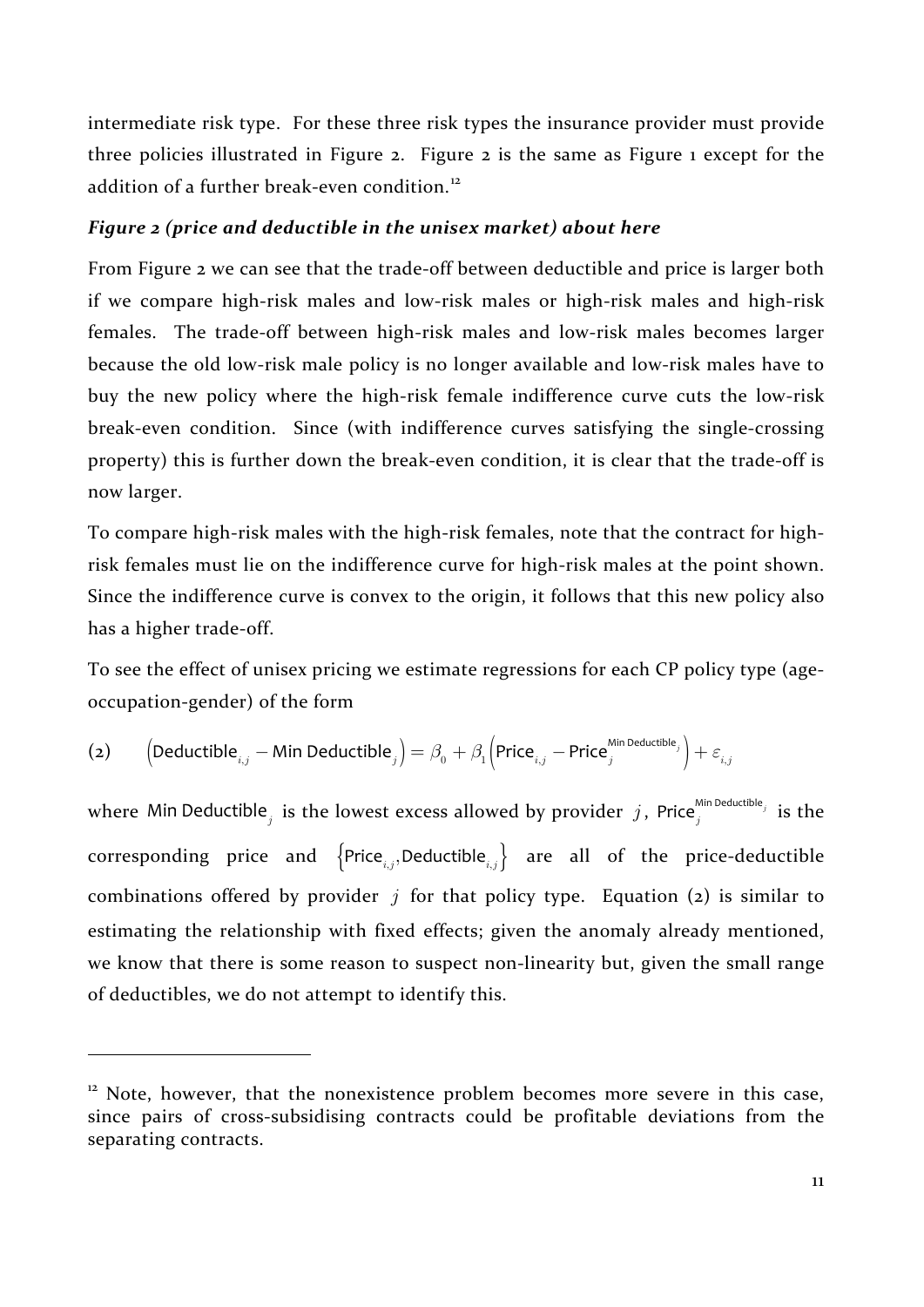Since the price and deductible are presumably set simultaneously by providers on the basis of unobserved random variables also correlated with the error term  $\varepsilon_{i,j}$ , the least squares estimator of  $\beta_1$  maybe an inconsistent estimator of the true price-deductible relationship and we do not have any excludable instruments to attempt to identify the trade-off. However, as a check we also estimate

$$
\text{(3)} \qquad \left(\text{Price}_{i,j} - \text{Price}_{j}^{\text{Min Deductible}_{j}}\right) = \alpha_{0} + \alpha_{1}\left(\text{Deductible}_{i,j} - \text{Min Deductible}_{j}\right) + \varepsilon'_{i,j}
$$

We report our results of the regressions for Solicitors in Table 5: results for other occupations are similar.

#### *Table 5 (price-deductible relationship) about here*

From the first panel of the table, we compare the coefficients for the male and female quotes in 2012 and the unisex quotes in 2013. The trade-off between price and deductible is larger in 2013 for both 23- and 44-year olds, but the effect is neither large nor statistically significant. However, this is estimated for all providers and we know that some firms are offering much higher prices than others: if the prices represent monopoly power, then the break-even constraint is not binding and it may be less important for such firms to separate out the risk types. So in the second panel we repeat the analysis for just those firms whose prices are in the lowest quartile and where separating out the two risk types is presumably more important. The effect for 23-year olds is now very large – whereas the deductible rises by  $\epsilon_{1.73}$  or  $\epsilon_{1.34}$  for every reduction in premium in 2012, in 2013 it rises by £4.36, and the difference is statistically significant. We recognise that there may be endogeneity bias, but estimating the regression in the other direction leads to a statistically significant fall in the pricedeductible ratio.

The effect for 44-year olds is smaller and remains statistically insignificant in regression (2). However, this is less surprising. The difference in the level of prices for 44-year old males and 44-year old females from the same provider is small, suggesting that the difference in risk between males and females is very low: it may be that highrisk males are similar risk to high-risk females and similarly for the low risks. In which case, losing the ability to price off gender for 44-year olds makes little difference and hence there is no need to increase the trade-off between price and deductible.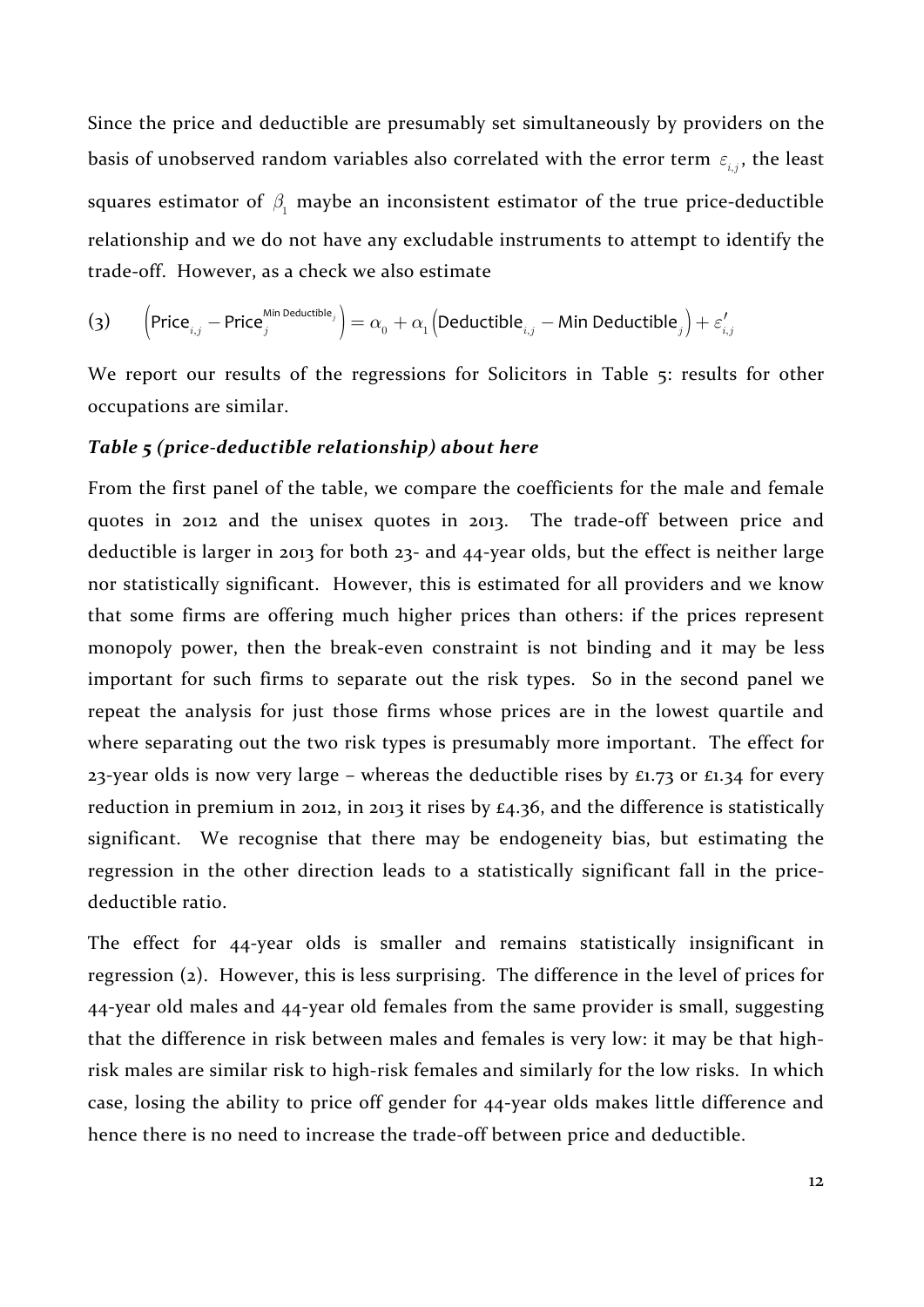### **3. Discussion and Interpretation**

We now turn to possible explanations of our data. We start with the purchasers of car insurance, since their behaviour is the crux of the matter: why would they buy TP insurance if it were dearer than CP? The most obvious reason is that they believe CP insurance is dearer and are not disabused of this belief when they compare prices. The prior belief is reasonable: *ceteris paribus* CP insurance should be dearer. The way that internet search engines are configured, the initial choice is between TP and CP policies and so one does not see prices of the other type of policy. Advice in magazines and on MoneySupermarket's own website does not draw attention to the anomaly. For example, the MoneySupermarket website dated 25 June 2013 had an article listing five ways to reduce one's premium: (i) shop around; (ii) protect one's no-claim discount; (iii) increase security of one's car by keeping it off the road or in a garage; (iv) manage one's policy (e.g. by adjusting reported miles driven so that it is not too high); (v) use telematics (i.e. have a black-box recorder in the car to monitor driving behaviour). The possibility of switching from TP to CP was not mentioned. In fact, one of the most common lines in advice columns says that "Third party, fire and theft cover is usually cheaper than comprehensive cover", with the suggestion that only occasionally can one do better by buying CP instead of TP.

There is independent evidence that consumers are generally confused about car insurance policies and so consumers may be unclear what they or buying or may not get the best advice possible from car insurers. The most extreme case is "mis-selling" which, in the UK context, is the use by insurance providers of aggressive sales techniques (frequently involving mis-information) to sell products that are unsuitable: one of the companies in our sample, Swinton, was fined  $\epsilon$ 7 million and required to set aside £11 million compensation on policies totalling £93 million during this period [\(Financial Conduct Authority, 2013\)](#page-27-10).

Confusion may arise due to differences in policies offered by insurers: since insurance companies offer up to five "extras", we know that the policies cover different things. One of the five extras in our data set is "legal cover", but it is probably unclear what this means when using a search engine.  $FSA$  (2013) explains that the full name for "legal cover" is Motor Legal Expenses Insurance (MLEI) and that it provides extra legal assistance in recovering losses when the fault is that of *another* party and there is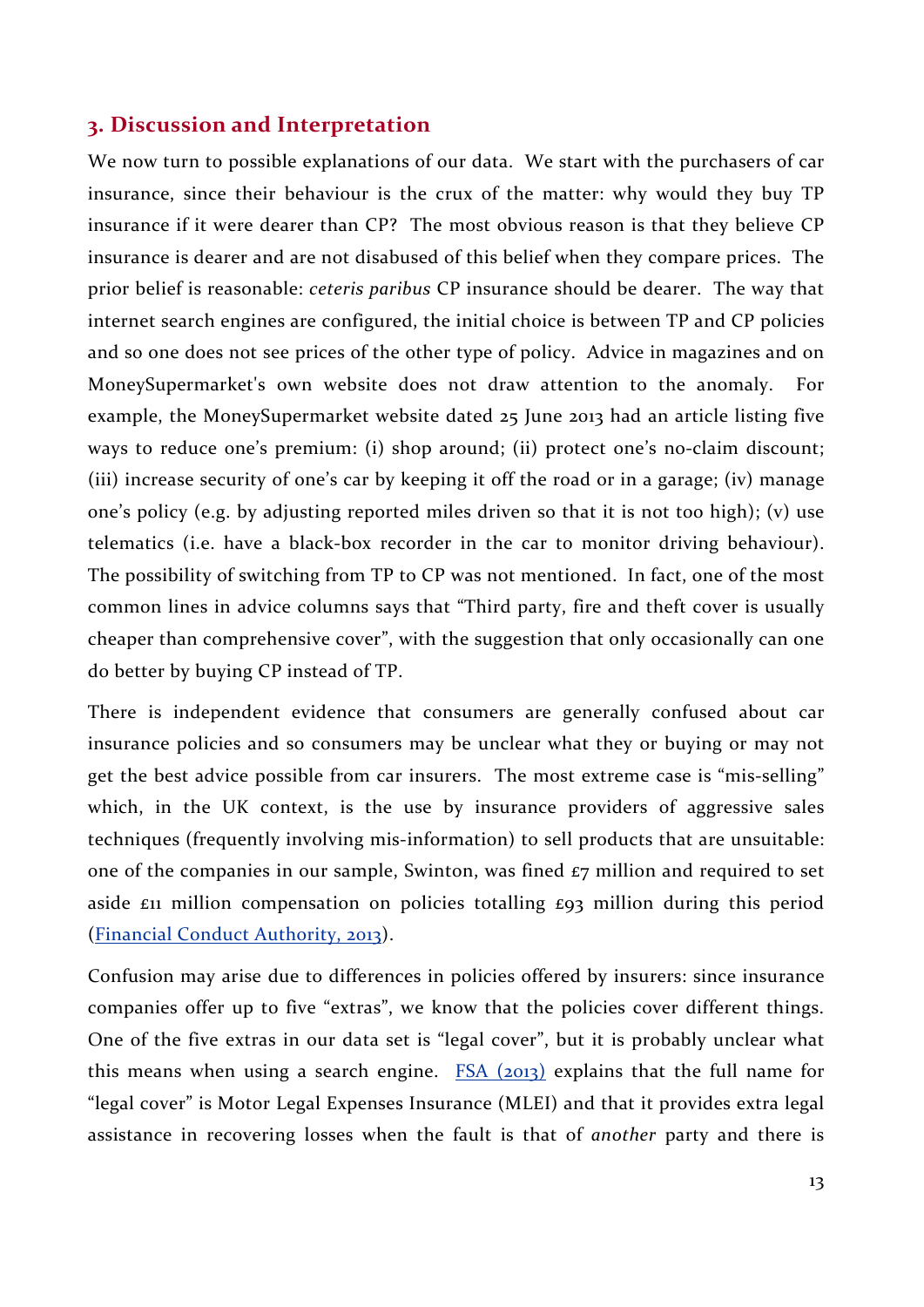difficulty in claiming from that other party's TP insurance. If the other party is not insured or cannot be traced then the injured party is refunded by the Motor Insurance Bureau, so MLEI is only relevant in a small number of cases where the guilty party is known but the insurer will not pay. However, four-fifths of the 1021 respondents in the FSA's survey of policy holders thought that MLEI paid legal costs when it was the insured party (i.e. themselves) that was at fault rather than the other party. The overall conclusion of the FSA survey was that many purchasers of car insurance did not really know what they had purchased: for example the quote from a respondent described as aged 40-60 years, higher financial confidence, with MLEI: "You see all these options but you don't really know what they are for" ( $\overline{FSA}$ , 2013, p. 15). In further comments in the survey, the FSA noted that those who purchased MLEI tended to be more cautious while those who did not tended to be more optimistic.

This is consistent with the idea that more cautious individuals tend to buy more insurance as in <u>De Meza and Webb (2001)</u> and [Cohen and Einav](#page-26-7) (2007). If we could generalise this to the entire car insurance market, then the most cautious (and hence least risky) individuals would tend to buy CP policies and the least cautious (and hence most risky) individuals would tend to buy TP policies. The division of attitudes towards risk and underlying risk characteristic are the same as in De Meza and Webb [\(2001\),](#page-26-6) but the lack of understanding prevents all types from joining a pooling equilibrium: instead a plausible prior that TP will be cheaper (which appears not to be contradicted by advice columns) results in the highest risk separating themselves from the lowest risk and buying less insurance. So long as policies were correctly priced on the actual risk, TP would be more expensive than CP.

This brings us to the behaviour of sellers of car insurance. One initial possibility that we dismiss is that the quoted prices on MoneySupermarket are wrong and that the prices actually paid are different. Given the magnitude of the difference in price for TP and CP policies it is implausible that the ordering of prices actually paid could be reversed. Furthermore it is not clear that firms have any incentive to quote prices which are the reverse of what they actually charge.

Assuming that the advertised prices are indicative of actual prices, insurance companies know that they are offering prices that do not satisfy an incentive compatibility constraint, but so long as the prices reflect the actual risks, they have no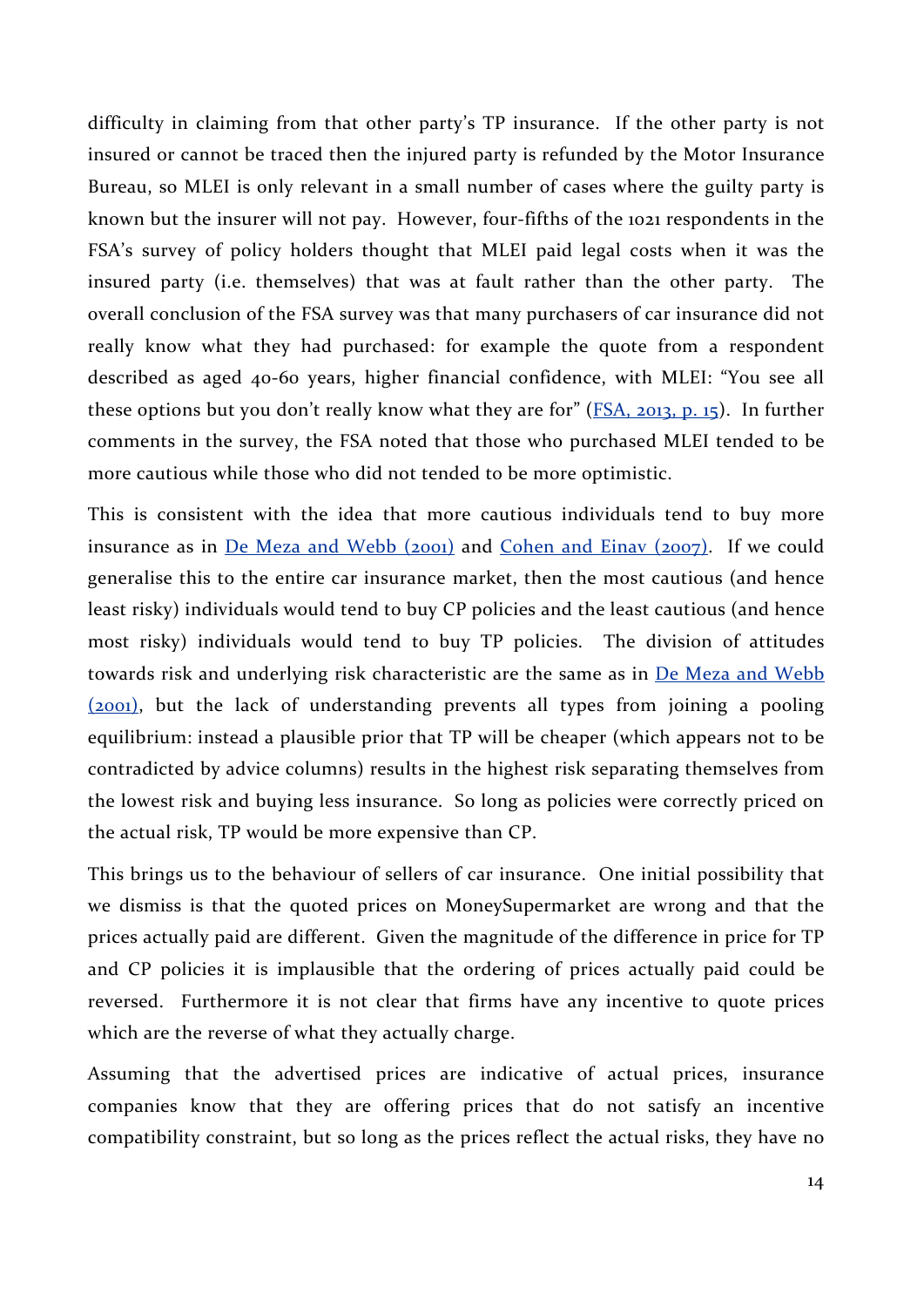incentive to change prices: lowering the price of TP policies would result in them being under-priced and hence unprofitable, while raising the price of CP policies would result in losing market share of the consumers that the insurers most want to attract (*i.e.* the low risk). [Ania, Tröger and Wambach \(2002\)](#page-26-10) suggest that car insurers may have bounded rationality and use a different method to price policies, offering a menu of contracts, withdrawing unprofitable contracts and occasionally experimenting with new contacts. So long as consumers are rational and make appropriate choices, the market evolves to a unique equilibrium which is the same as Rothschild and Stiglitz [\(1976\),](#page-28-0) but [Ania, Tröger and Wambach \(2002\)](#page-26-10) do not discuss what would happen if consumers' behaviour were also characterised by bounded rationality.

As we have seen, the pricing anomaly is not confined to the comparison between the TP and CP market: there are also a small number of providers who charge more for a higher deductible. As with the TP-CP phenomenon, it is possible that most consumers think that asking for a deductible is a good way to reduce the price: indeed money advice columns explicitly say this. Since the desired voluntary deductible is one of the pieces of information that must be provided on an internet search engine, a consumer would never see the prices for alternative deductibles unless they conducted a selection of searches which would have to include a zero deductible (as there is a negative relationship between price and deductible for all other deductibles). It is possible that only the most risk-averse and hence cautious drivers would ask for a zero deductible, in which case charging a lower price would adequately reflect the risk.

### **4. Conclusion**

We have shown that there are substantial, persistent and durable anomalies in the pricing of the UK car insurance market: in particular, CP policies are cheaper than TP policies. This is even true when comparing policies that are otherwise identical (quotes for the same individual with same characteristics for the same car from the same provider). Despite the anomaly, the TP and TPFT policies form a significant minority of the market. There is also evidence for a smaller anomaly within the CP market in that the price of a policy with a £100 deductible is less than for one with no deductible.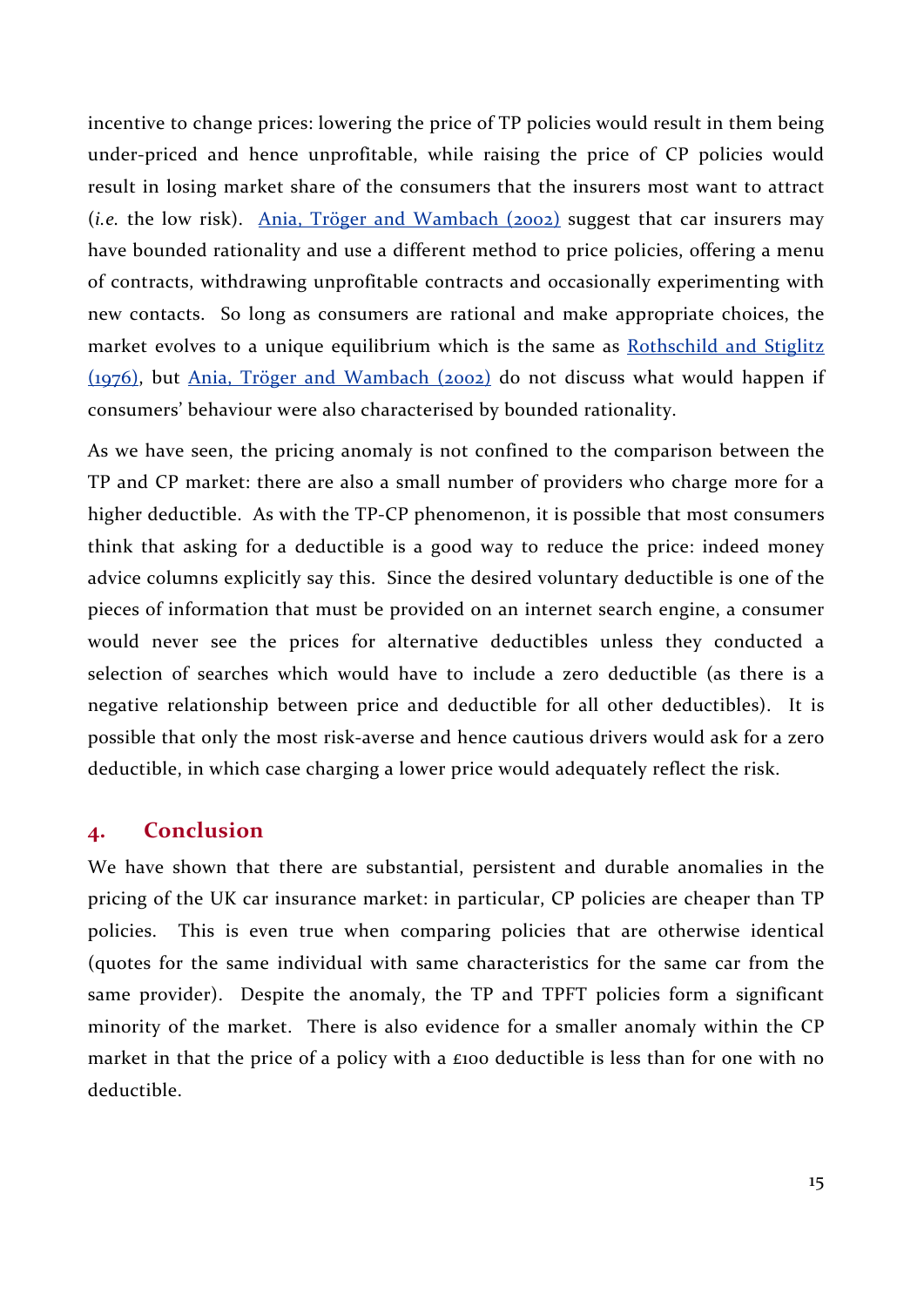Within the CP market there is evidence for pricing consistent with the adverseselection of the Rothschild-Stiglitz model after the ECJ ruling: if firms had responded to the inability to price separately for the two genders by merely averaging the two policy types, the deductible-price trade-off would have been an average of the male and female trade-offs, but in fact they responded by increasing the deductible-price trade-off for 23-year-olds (where gender is a strong indicator of risk). The fact that CP policies are cheaper than TP policies is so surprising that many readers will have difficulty in believing it.<sup>13</sup> So it is likely that unsophisticated consumers have similar prior beliefs that CP policies are more expensive. So long as aversion to risk is negatively correlated with risk type (as in [De Meza and Webb, 2001\)](#page-26-6) and car insurers respond merely by offering menus of contracts which are profitable (as in [Ania, Tröger](#page-26-10) [and Wambach, 2002\)](#page-26-10), this could result in low risk types buying more insurance and, in the most extreme cases, result in TP policies being more expensive for car insurers due to TP policy holders being so much more risky than CP policy holders. This is appears to be what has happened in the UK car insurance market.

We should expect such an anomaly not to persist for long periods of time, but this anomaly has existed for almost two years in the UK and persisted despite a large shock to the market that might have been expected advice columns in newspapers and magazines to notice the anomaly and draw it to consumers' attention. How much longer the anomaly will last is anyone's guess.

<span id="page-18-0"></span><sup>&</sup>lt;sup>13</sup> Although only anecdotal, we observe that seminar participants and colleagues have found it difficult to believe.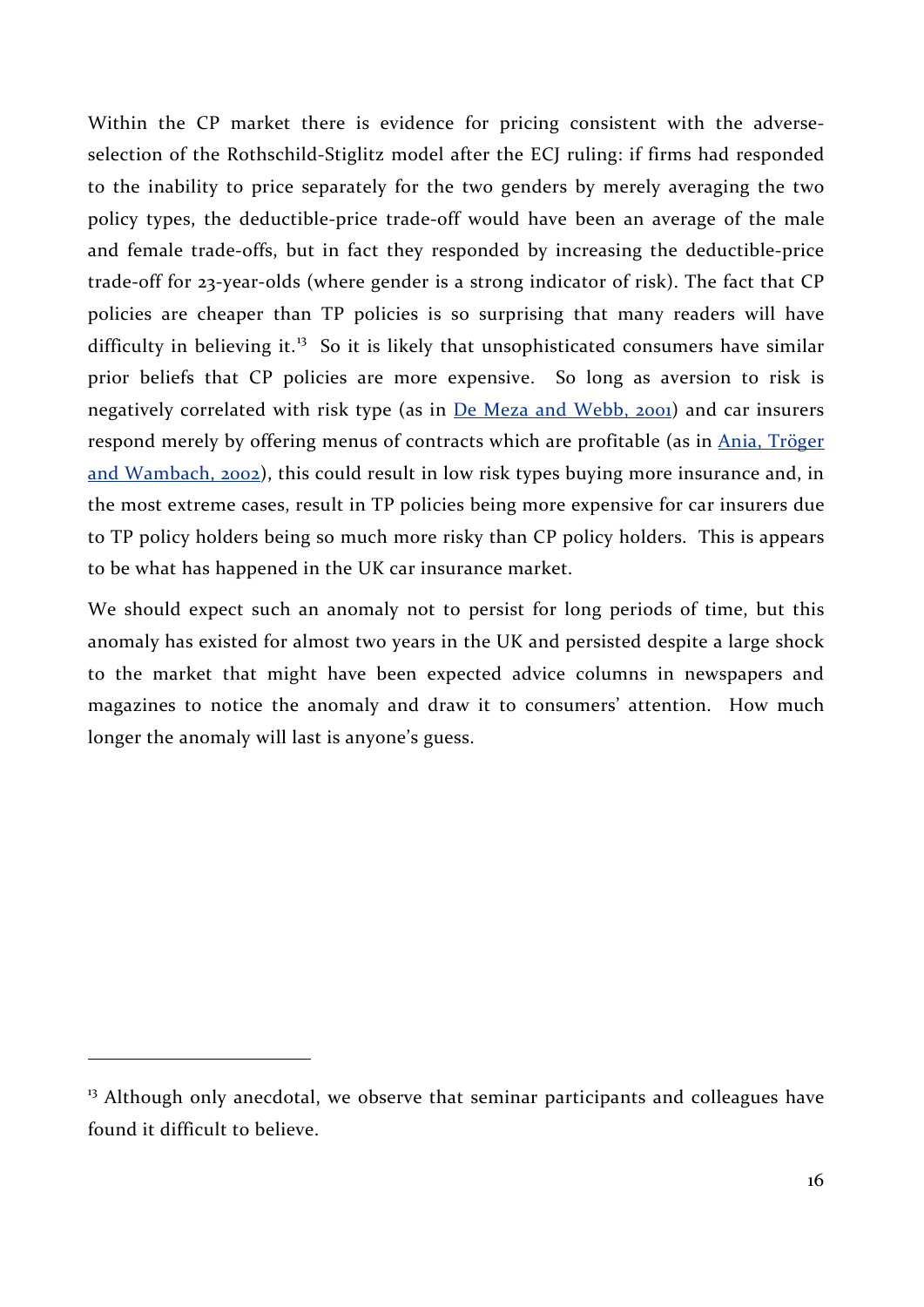# **Tables and Figures**

### *Table 1: Average car insurance premiums*

|                         | 2012 |        |      |        | 2013   |        |
|-------------------------|------|--------|------|--------|--------|--------|
|                         | Male | Female | Male | Female | Unisex | Unisex |
|                         | 23   | 23     | 44   | 44     | 23     | 44     |
| Third-party policies    |      |        |      |        |        |        |
| Mean premium            | 2694 | 1816   | 797  | 704    | 1894   | 686    |
| Cheapest decile premium | 1541 | 627    | 326  | 269    | 1347   | 345    |
| Comprehensive policies  |      |        |      |        |        |        |
| Mean premium            | 1533 | 1142   | 453  | 425    | 1122   | 375    |
| Cheapest decile premium | 1047 | 826    | 313  | 309    | 786    | 267    |

Mean averages are calculated across the entire sample, for all occupations and levels of deductible and are in pounds sterling rounded to the nearest pound.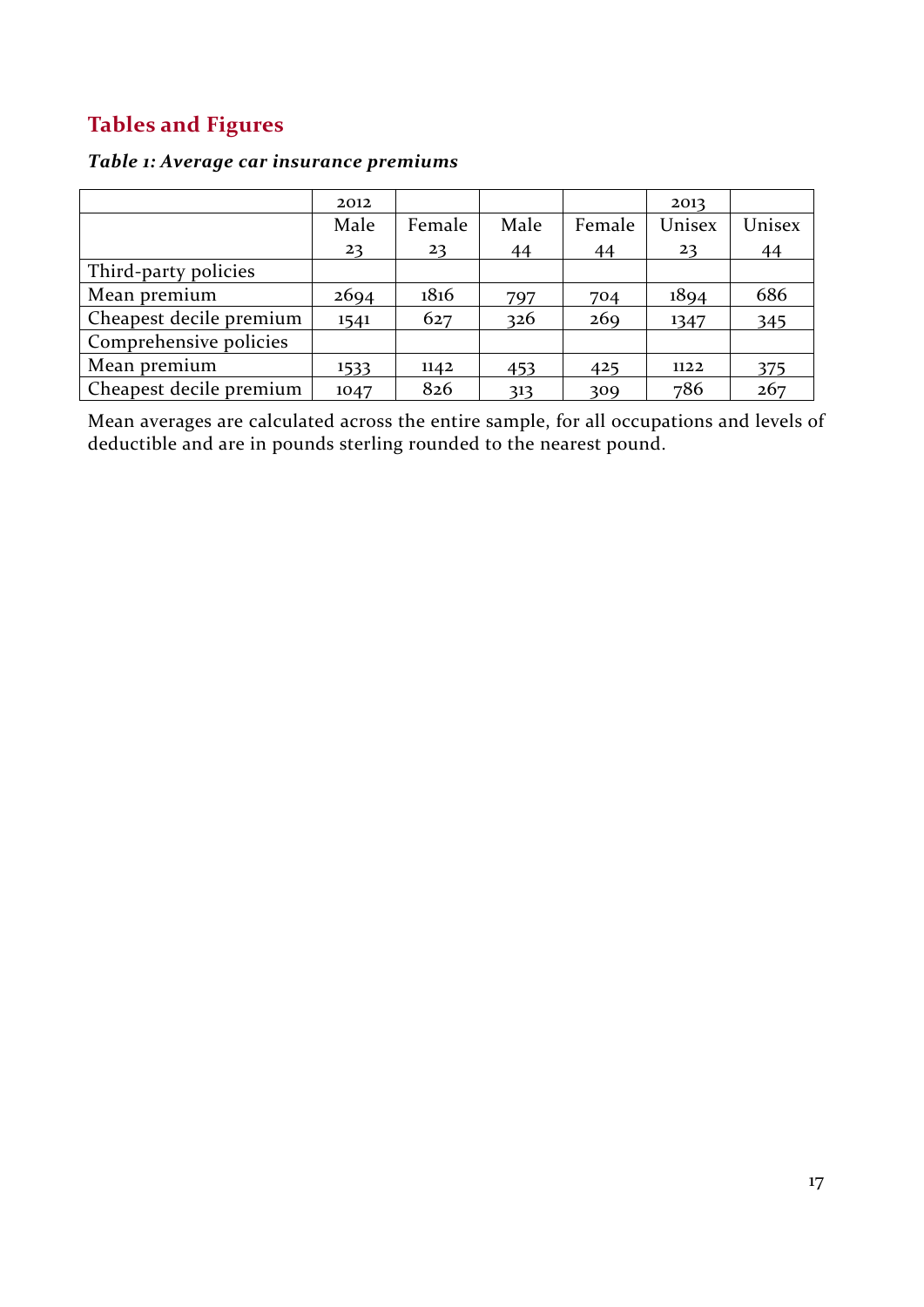| Extra             | sample | $cost(\epsilon)$ | proportion of CP policies that        |
|-------------------|--------|------------------|---------------------------------------|
|                   | size   |                  | automatically include extra vis-á-vis |
|                   |        |                  | corresponding TP policy not           |
|                   |        |                  | automatically including extra         |
| windscreen        |        | 20.00            | 86%                                   |
| courtesy car      |        | 18.29            | 86%                                   |
| breakdown         | 71     | 42.41            | $2\%$                                 |
| personal accident | 6      | 21.11            | 82%                                   |
| legal cover       |        | 27.50            | $0\%$                                 |

# *Table 2: Average costs of extras where available as an option*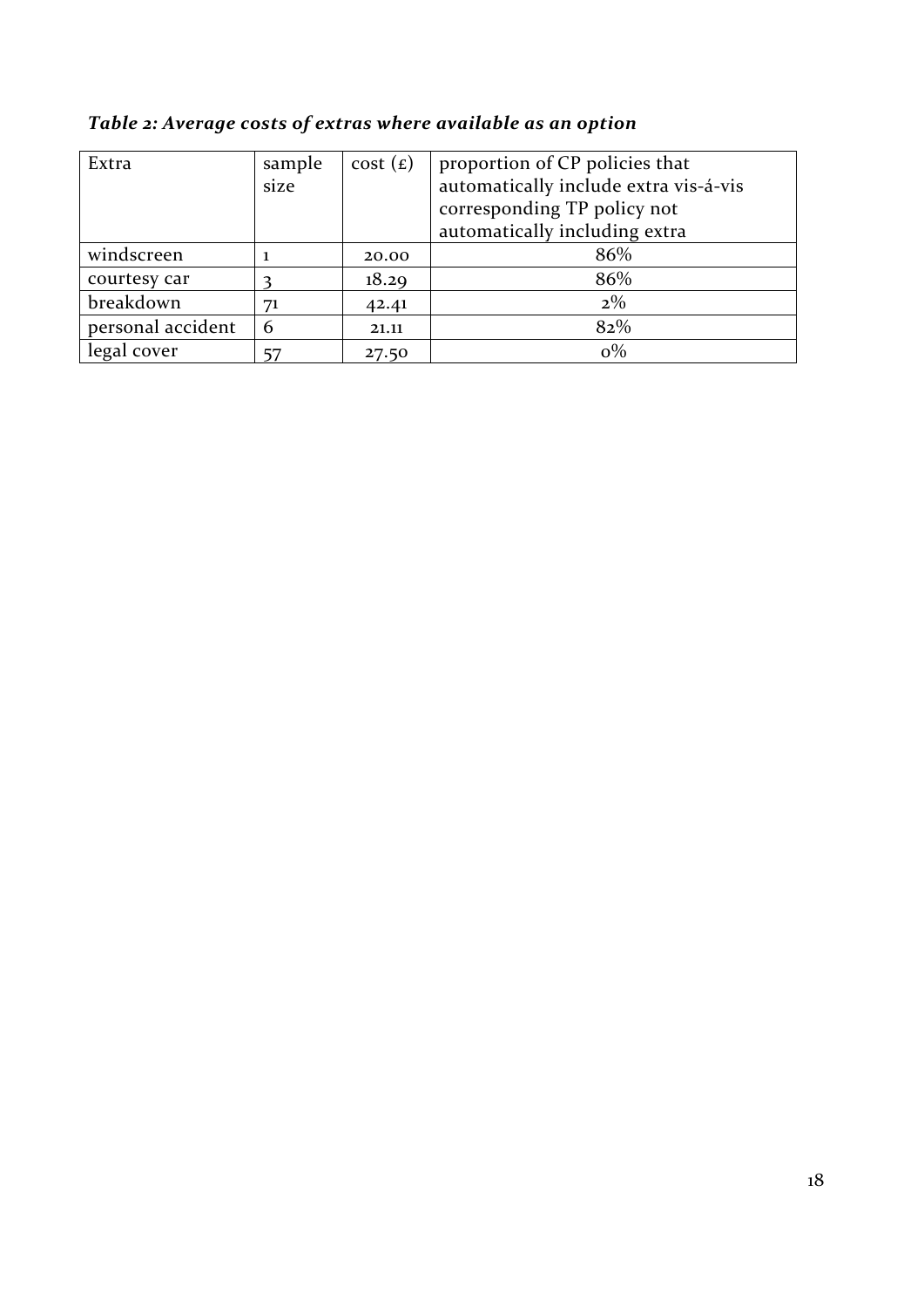| Solicitors |              |            |                    |              |                    |
|------------|--------------|------------|--------------------|--------------|--------------------|
|            |              | All quotes | Matched            |              | Cheapest           |
|            |              |            | pairs              |              | only               |
| Age        | Gender, year | Mean       | Mean               | Inter-decile | Mean               |
|            |              | difference | difference         | range        | difference         |
| 23         | Men, 2012    | 1150       | 1078               | $803 - 1432$ | 1359               |
|            |              | (73)       | (76)               |              | (286)              |
|            | Women, 2012  | 818        | 775                | $0 - 1133$   | 695                |
|            |              | (55)       | (59)               |              | (224)              |
|            | Unisex, 2013 | 770        | 790                | $343 - 1114$ | 1057               |
|            |              | (79)       | (77)               |              | (102)              |
| 44         | Men, 2012    | 384        | 354                | $100 - 556$  | 381                |
|            |              | (24)       | (25)               |              | $(6_1)$            |
|            | Women, 2012  | 302        | 287                | $112 - 457$  | 279                |
|            |              | (24)       | (22)               |              | $\left( 52\right)$ |
|            | Unisex, 2013 | 308        | 368                | $25 - 487$   | 415                |
|            |              | (34)       | $\left( 26\right)$ |              | $\left( 42\right)$ |

*Table 3: Comparison of TP and CP prices for Solicitors)*

All figures are in pounds sterling. The first column reports the difference in the mean price of all third-party and all comprehensive policies: sample sizes range from 113 to 143 and standard errors are clustered by provider (of which there are between 78 and 92). The second and third columns are based on price differences between third-party and comprehensive for those providers that quote both and sample sizes range from 34 to 48. In all cases the comprehensive policy used to compare the third-party and comprehensive policy is the one with the minimum excess (i.e. the highest price). The fourth column uses the subset of the matched pairs data, where prices are in the cheapest quartile.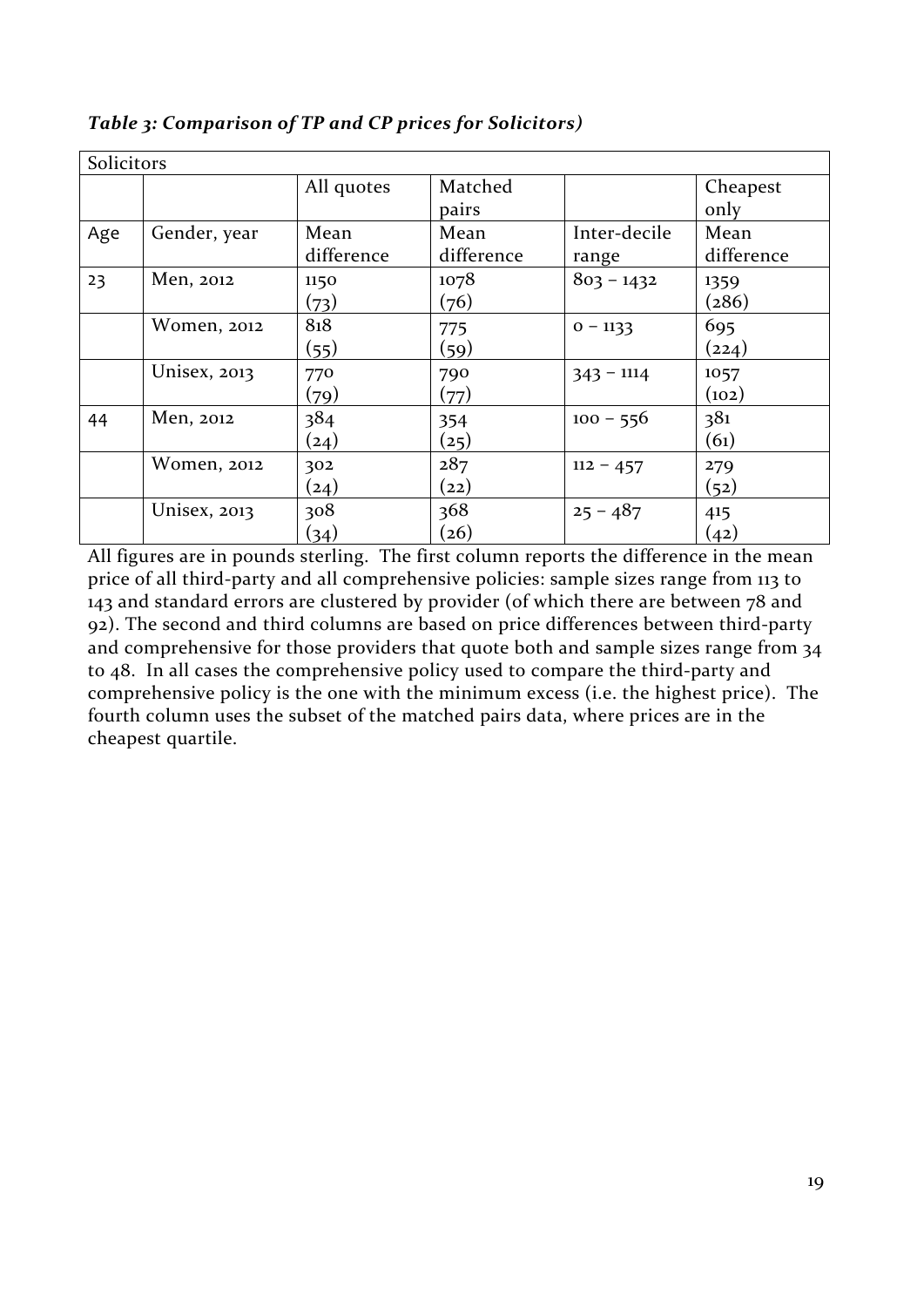|                   | Male, 2012   | Female, 2012             | Unisex, 2013 |  |  |  |  |
|-------------------|--------------|--------------------------|--------------|--|--|--|--|
|                   | All policies |                          |              |  |  |  |  |
| Age 23            | 0.377        | 0.300                    | 0.179        |  |  |  |  |
|                   | (0.059)      | (0.060)                  | (0.047)      |  |  |  |  |
| Age 44            | 0.076        | 0.134                    | 0.042        |  |  |  |  |
|                   | (0.030)      | (0.038)                  | (0.024)      |  |  |  |  |
| Cheapest policies |              |                          |              |  |  |  |  |
| Age 23            | 0.067        | 0.267                    | $\Omega$     |  |  |  |  |
|                   | (0.067)      | (0.118)                  | Ξ.           |  |  |  |  |
| Age 44            | $\mathbf{o}$ | $\mathbf 0$              | $\mathbf 0$  |  |  |  |  |
|                   |              | $\overline{\phantom{a}}$ |              |  |  |  |  |

*Table 4: Proportion of policies with anomalous price and deductible (Solicitors)*

Figures show the proportion of policies where the price for a £100-deductible policy is more expensive than the price for the corresponding zero-deductible policy; standard errors of the proportions are in parentheses to assist comparison of different proportions with each other. Cheapest policies are defined as those in the cheapest quartile. Figures for Civil Engineers and Social Service Managers are very similar and differ mainly due to occasional missing data.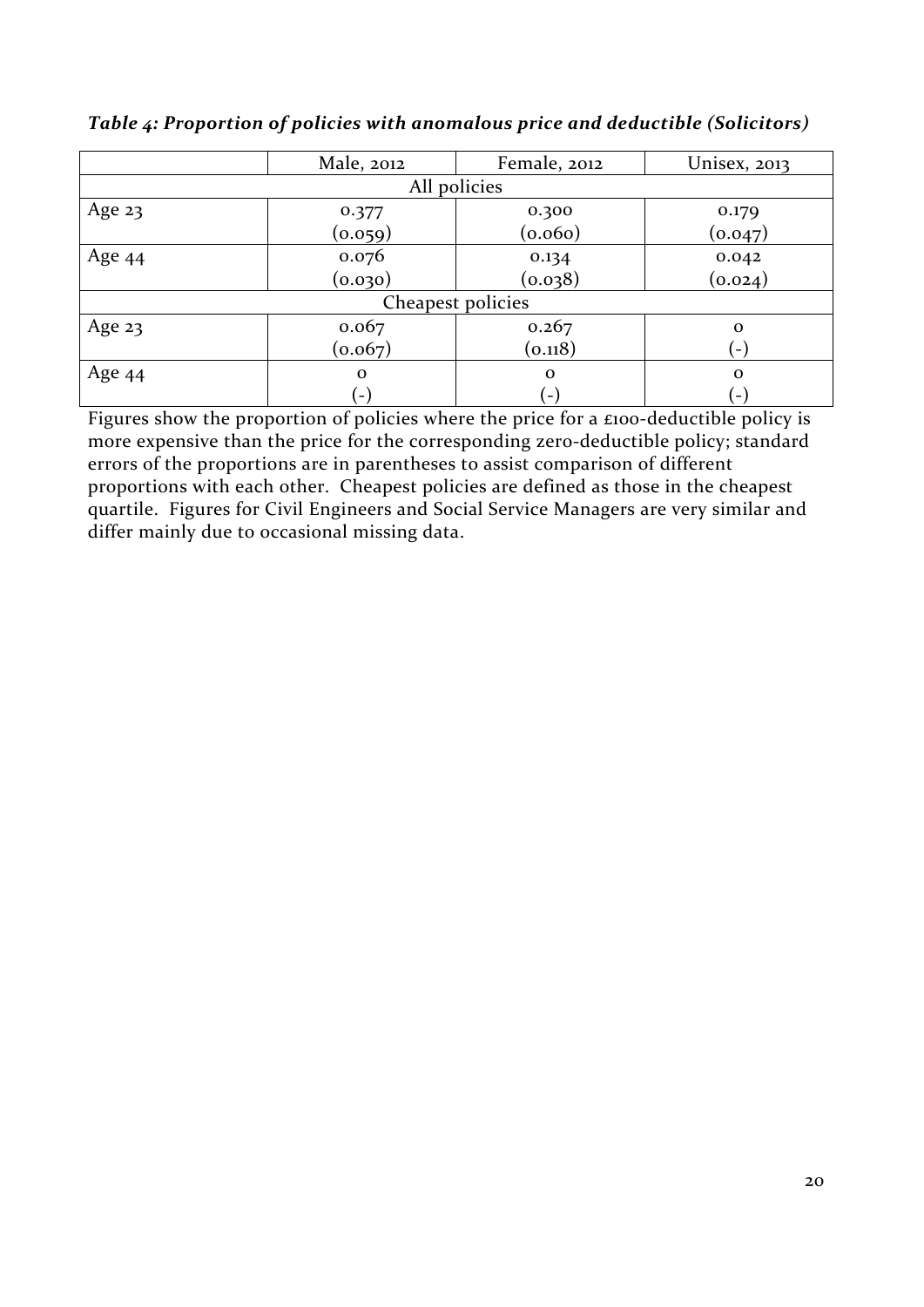|                                                                   | Male, 2012   | Female, 2012                                                                | Unisex, 2013 |  |  |  |
|-------------------------------------------------------------------|--------------|-----------------------------------------------------------------------------|--------------|--|--|--|
| Regressions of deductible on price (equation $2$ ) – all policies |              |                                                                             |              |  |  |  |
| Age $23$                                                          | $-0.978$     | $-1.015$                                                                    | $-1.280$     |  |  |  |
|                                                                   | $_{(0.117)}$ | (0.108)                                                                     | (0.124)      |  |  |  |
| Age 44                                                            | $-2.944$     | $-2.969$                                                                    | $-3.200$     |  |  |  |
|                                                                   | (0.391)      | (0.422)                                                                     | (0.626)      |  |  |  |
|                                                                   |              | Regressions of deductible on price (equation 2) - cheapest policies only    |              |  |  |  |
| Age $23$                                                          | $-1.730$     | $-1.342$                                                                    | $-4.361$     |  |  |  |
|                                                                   | (0.238)      | (0.214)                                                                     | (0.514)      |  |  |  |
| Age $44$                                                          | $-4.794$     | $-3.866$                                                                    | $-6.121$     |  |  |  |
|                                                                   | (1.035)      | (0.585)                                                                     | (3.542)      |  |  |  |
| Regressions of price on deductible (equation $3$ ) – all policies |              |                                                                             |              |  |  |  |
| Age $23$                                                          | $-0.273$     | $-0.204$                                                                    | $-0.205$     |  |  |  |
|                                                                   | (0.030)      | (0.026)                                                                     | (0.034)      |  |  |  |
| Age 44                                                            | $-0.092$     | $-0.085$                                                                    | $-0.078$     |  |  |  |
|                                                                   | (0.010)      | (0.009)                                                                     | (0.009)      |  |  |  |
|                                                                   |              | Regressions of price on deductible (equation $3$ ) – cheapest policies only |              |  |  |  |
| Age $23$                                                          | $-0.295$     | $-0.194$                                                                    | $-0.100$     |  |  |  |
|                                                                   | (0.046)      | (0.039)                                                                     | (0.032)      |  |  |  |
| Age 44                                                            | $-0.080$     | $-0.086$                                                                    | $-0.035$     |  |  |  |
|                                                                   | (0.011)      | (0.012)                                                                     | (0.010)      |  |  |  |

*Table 5: Relationship between price and deductible (Solicitors)*

Each cell shows the parameter estimate from a different regression of the forms specified in equations (2) or (3). Standard errors in parentheses are robust to heteroskedasticity and clustered by provider. Cheapest policies are defined as those in the cheapest quartile. Figures for Civil Engineers and Social Service Managers are very similar.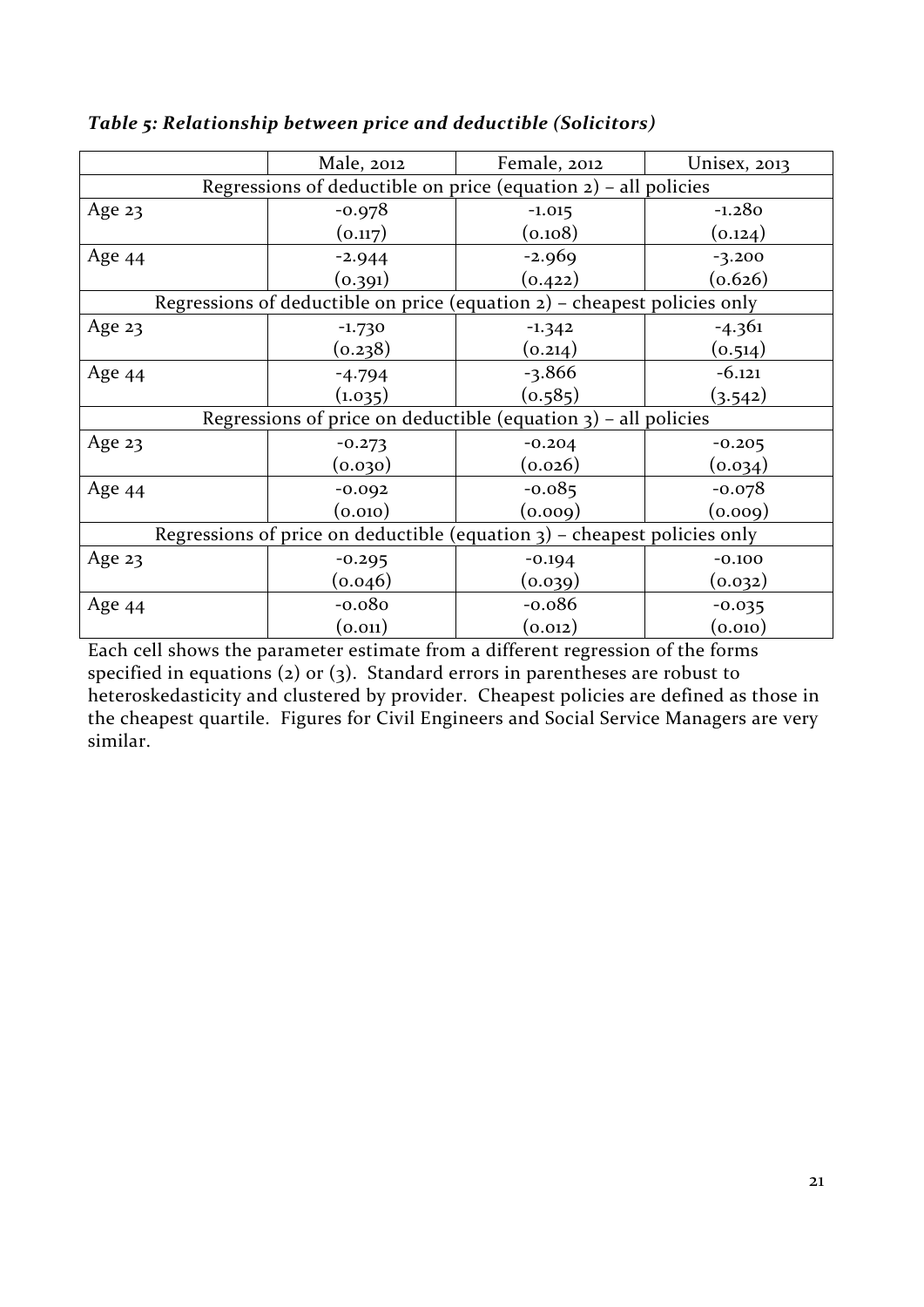

# *Figure 1: Price and deductible in male-only market*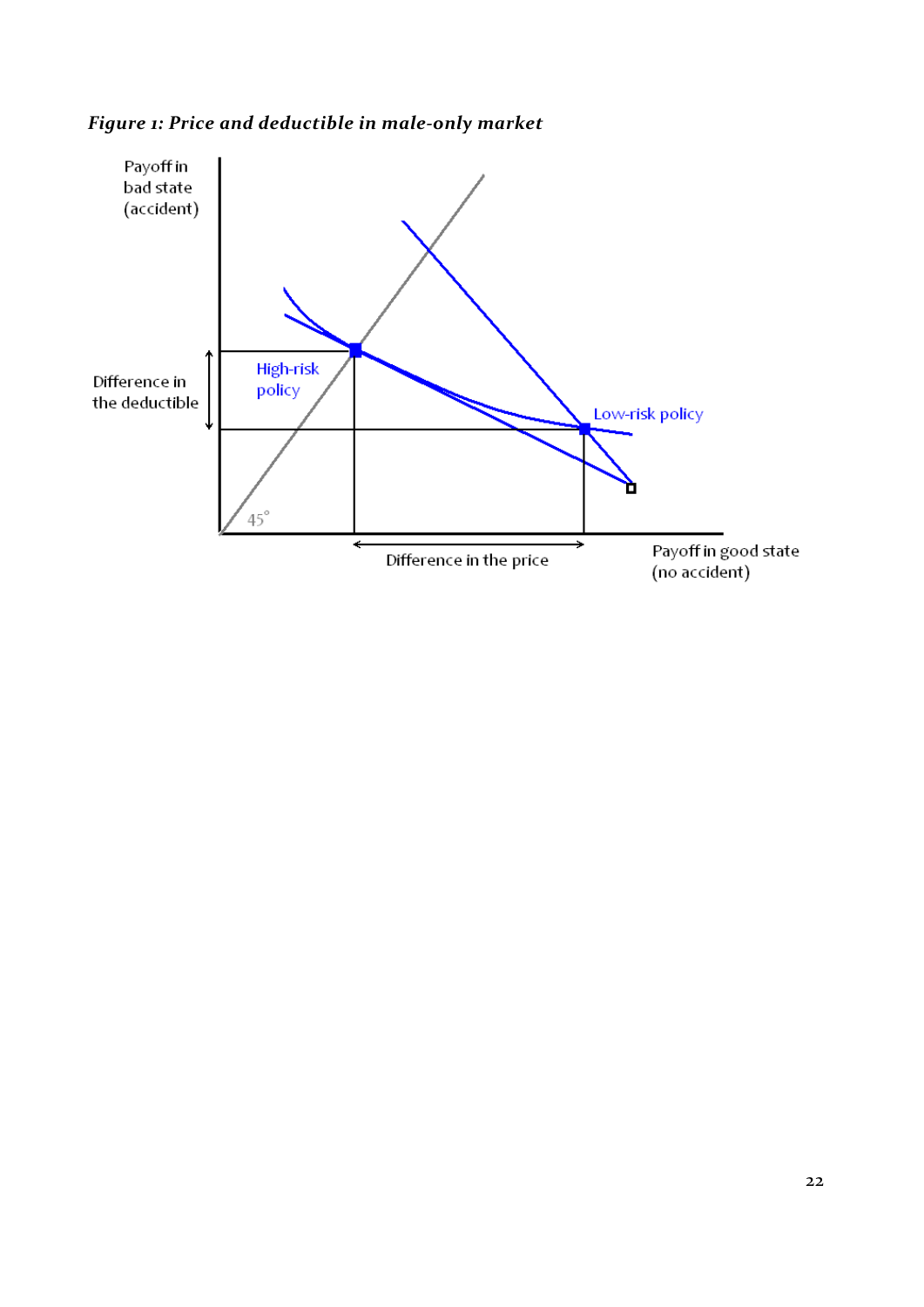

*Figure 2: Effect on price-deductible relationship with unisex pricing*

Payoff in good state (no accident)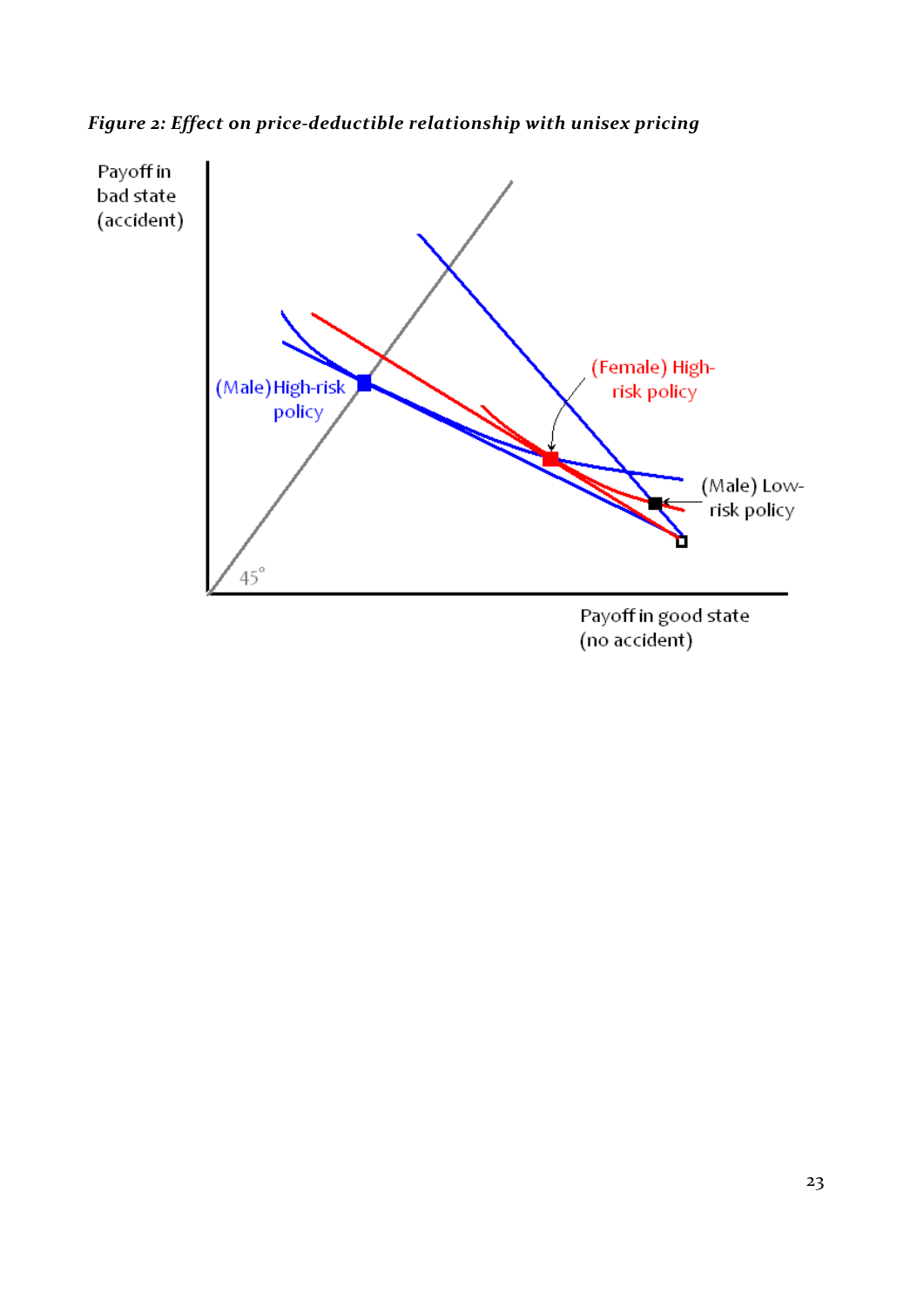### **References**

<span id="page-26-10"></span>Ania, Ana B., Thomas Tröger, and Achim Wambach (2002) "An evolutionary analysis of insurance markets with adverse selection." *Games and Economic Behavior 40,* pp. 153– 184.

<span id="page-26-0"></span>Association of British Insurers (2014) General Insurance Statistics (Motor) – Detailed Premium Analysis Table 10.

<span id="page-26-9"></span>Buzzacchi, Luigi, and Tommaso M. Valletti (2005) "Strategic Price Discrimination in Compulsory Insurance Markets." The Geneva Risk and Insurance Review, 30, pp. 71-97.

<span id="page-26-8"></span>Campbell, John Y. (2006) "Household Finance." *Journal of Finance*, 61(4), pp. 1553-1604.

Charter of Fundamental Rights of the European Union (2000) *Official Journal of the European Communities,* C 364/01.

<span id="page-26-4"></span>Chiappori, Pierre-André and Bernard Salanié (2000) "Testing for Asymmetric Information in Insurance Markets." *Journal of Political Economy*, 108(1), pp. 56-78.

<span id="page-26-2"></span>Chiappori, Pierre-André, Bruno Jullien, Bernard Salanié, and François Salanié (2006) "Asymmetric Information in Insurance: General Testable Implications." *RAND Journal of Economics,* 37(4), pp. 783-798.

<span id="page-26-7"></span>Cohen, Alma, and Liran Einav (2007) "Estimating Risk Preferences From Deductible Choice." *American Economic Review, 97(3),* pp. 745-788

<span id="page-26-3"></span>Cohen, Alma, and Peter Siegelman (2010) "Testing for Adverse Selection in Insurance Markets." *Journal of Risk and Insurance, 77(1),* pp. 39-84.

<span id="page-26-1"></span>Council of the European Union (2004) "Council Directive 2004/113/EC implementing the principle of equal treatment between men and women in the access to and supply of goods and services." *Official Journal of the European Union, L373,* pp. 37-43.

<span id="page-26-6"></span>De Meza, David, and David C. Webb (2001) "Advantageous Selection in Insurance Markets." *The RAND Journal of Economics*, 32(2), pp. 249-262.

<span id="page-26-5"></span>Dionne, Georges, Christian Gouriéroux and Charles Vanasse (2001) "Testing for Evidence of Adverse Selection in the Automobile Insurance Market: A Comment." *Journal of Political Economy, 109(2),* pp. 444-473.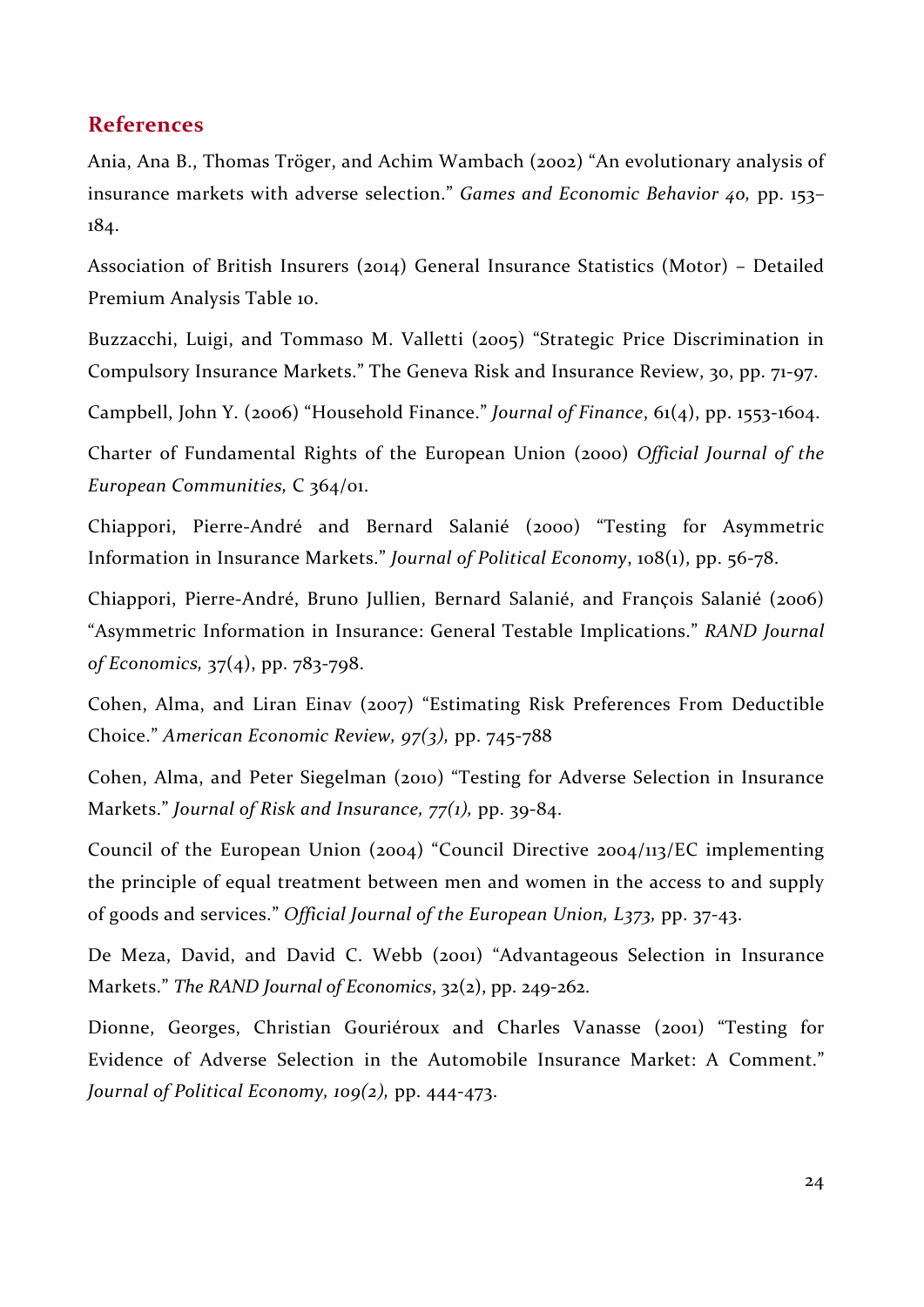<span id="page-27-3"></span>Europe Economics (2009) Retail Insurance Market Study, MARKT/2008/18/H Final Report. (Europe Economics, Chancery Lane, London).

<span id="page-27-1"></span>European Commission (2011) "Guidelines on the application of Council Directive 2004/113/EC to insurance, in the light of the judgment of the Court of Justice of the European Union in Case C-236/09 (Test-Achats)." Brussels, C(2011) 9497.

<span id="page-27-0"></span>European Court of Justice (2011) Case C-236/09 *Association belge des Consommateurs Test-Achats ASBL.*

<span id="page-27-10"></span>Financial Conduct Authority (2013) "Final Notice to Swinton Group Limited".

<span id="page-27-11"></span>Financial Services Authority (2013) "Motor legal expenses insurance" Consumer Market Research 88.

<span id="page-27-5"></span>Finkelstein, Amy, and Kathleen McGarry (2006) "Multiple Dimensions of Private Information: Evidence from Long-Term Care Insurance Market." *The American Economic Review, 96(4),* pp. 938-958.

<span id="page-27-4"></span>Finkelstein, Amy, and James Poterba (2002) "Selection Effects in the United Kingdom Individual Annuities Market." *The Economic Journal, 112(476),* pp. 28-50.

<span id="page-27-8"></span>Finkelstein, Amy, James Poterba and Casey Rothschild (2009) "Redistribution by insurance market regulation: Analyzing a ban on gender-based retirement annuities" *Journal of Financial Economics, 91,* pp.38-58.

<span id="page-27-2"></span>HM Treasury (2012) "UK response to the 1 March European Court of Justice ruling that insurance benefits and premiums after 21 December 2012 should be gender-neutral: Government response" (London: HM Treasury).

<span id="page-27-6"></span>Kahneman, Daniel (2003) "Maps of Bounded Rationality: Psychology for Behavioral Economics" *The American Economic Review, 93(5),* pp. 1449-1475.

<span id="page-27-9"></span>Miyazaki, Hajime (1977) "The rat race and internal labour markets." *Bell Journal of Economics, 8,* pp. 394–418.

<span id="page-27-7"></span>Office of Fair Trading (2011) "Private Motor Insurance: Summary of responses to the OFT's call for evidence" OFT 1397.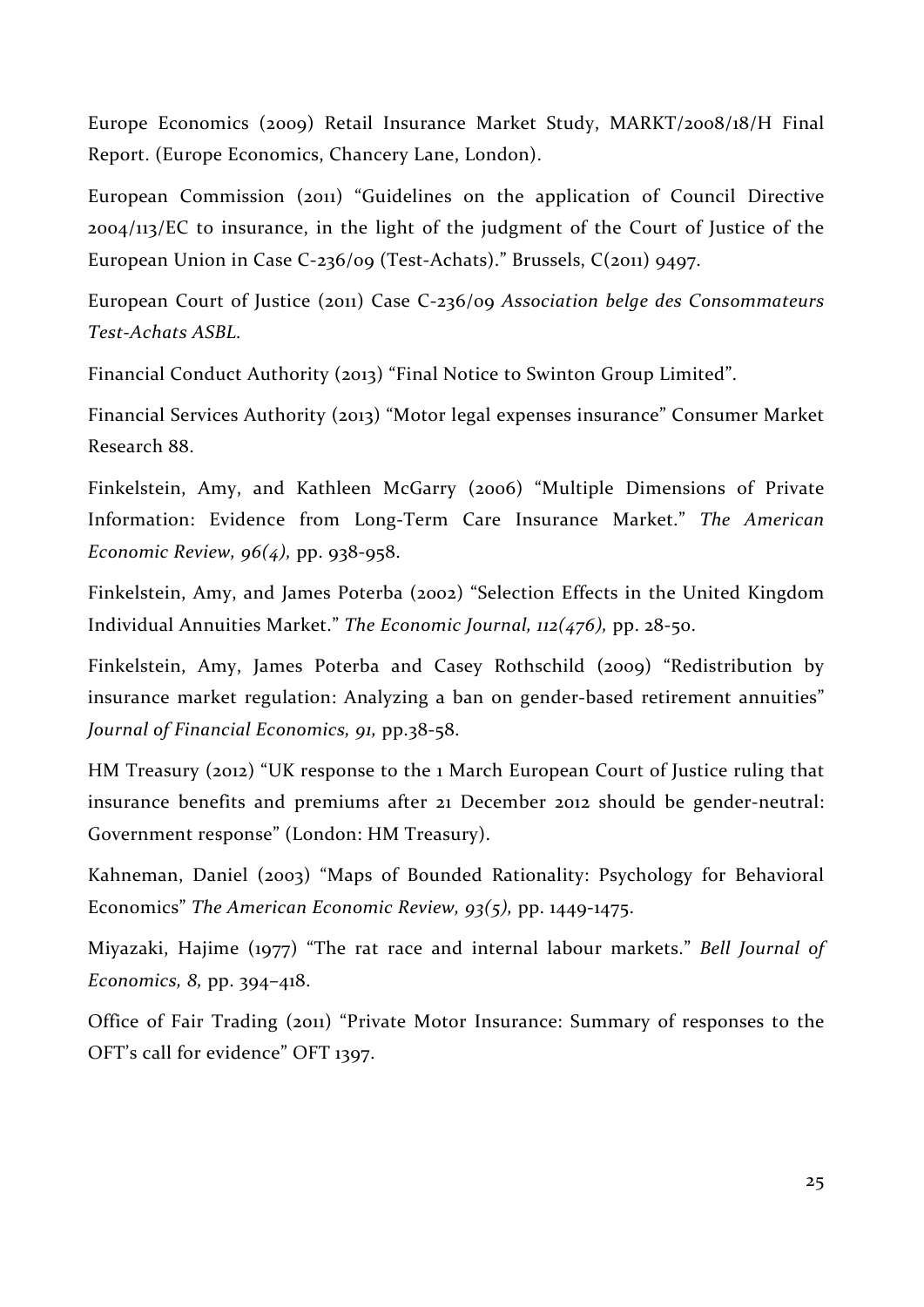<span id="page-28-0"></span>Rothschild, Michael, and Joseph Stiglitz (1976) "Equilibrium in Competitive Insurance Markets: An Essay on the Economics of Imperfect Information." *The Quarterly Journal of Economics, 90(4),* pp. 629-649.

<span id="page-28-1"></span>Saito, Kuniyoshi (2006) "Testing for Asymmetric Information in the Automobile Insurance Market Under Rate Regulation." *Journal of Risk & Insurance, 73(2),* pp. 335- 356.

<span id="page-28-2"></span>Schmeiser, Hato, Tina Störmer and Joël Wagner (2013) "Unisex Insurance Pricing: Consumers' Perception and Market Implications." *The Geneva Papers, ,* pp. 1–29.

<span id="page-28-4"></span>Spence, Michael (1978) "Product differentiation and performance in insurance markets." *Journal of Public Economics, 10,* pp. 427–447.

<span id="page-28-3"></span>Wilson, Charles (1977) "A model of insurance markets with incomplete information." *Journal of Economic Theory, 16,* pp. 167–207.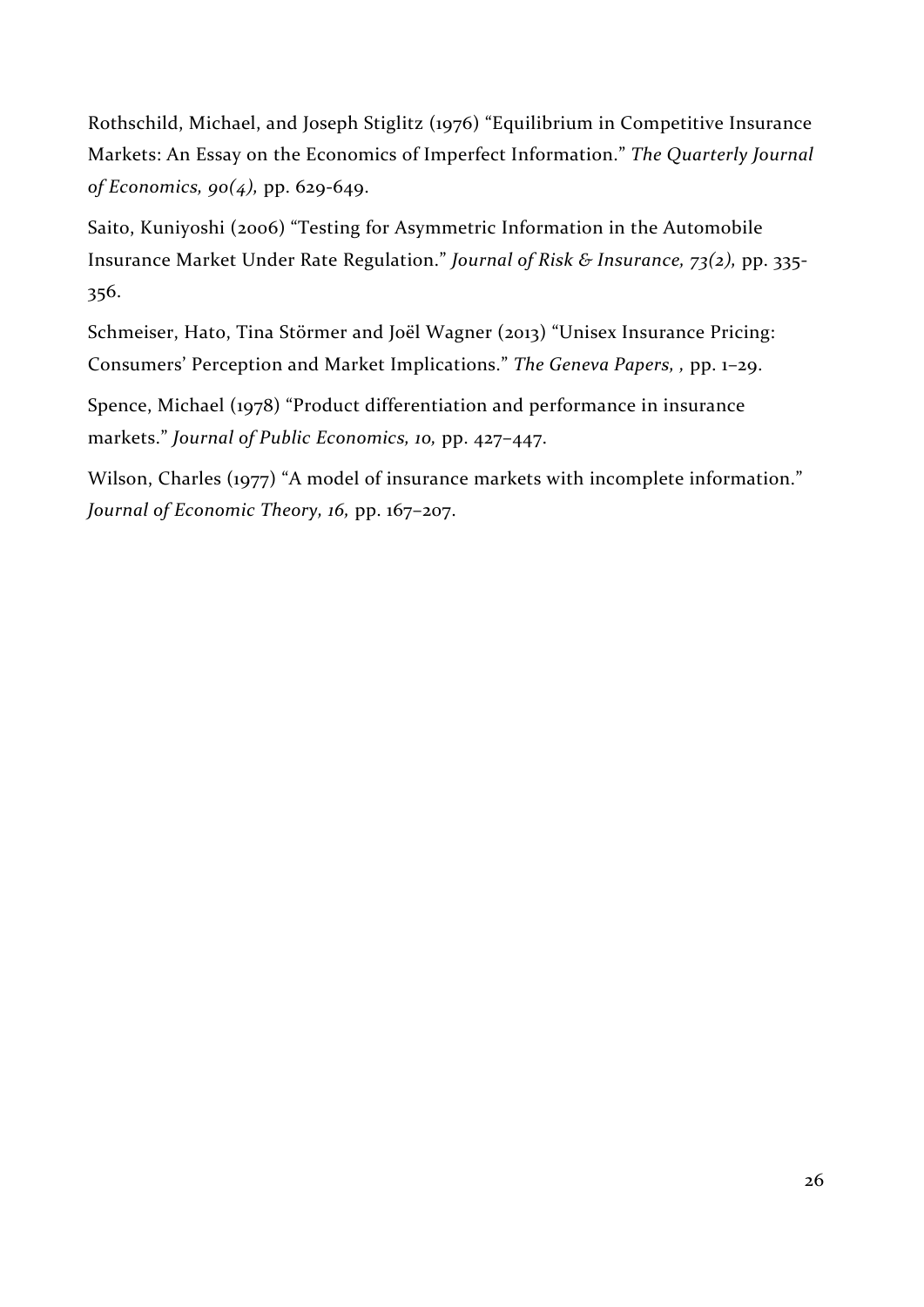# **Appendix for Online Publication Only**

#### *Table A1. Comparison of TP and CP premiums*

|     | <b>Social Service Managers</b> |            |               |              |               |
|-----|--------------------------------|------------|---------------|--------------|---------------|
|     |                                | All quotes | Matched pairs |              | Cheapest only |
| Age | Gender, year                   | Mean       | Mean          | Inter-decile | Mean          |
|     |                                | difference | difference    | range        | difference    |
| 23  | Men, 2012                      | 1337       | 1243          | $921 - 1570$ | 1500          |
|     |                                | (117)      | (103)         |              | (366)         |
|     | Women, 2012                    | 941        | 900           | $0 - 1249$   | 678           |
|     |                                | (61)       | (62)          |              | (265)         |
|     | Unisex, 2013                   | 815        | 821           | $375 - 1306$ | 1043          |
|     |                                | (85)       | (82)          |              | (123)         |
| 44  | Men, 2012                      | 446        | 409           | $133 - 588$  | 394           |
|     |                                | (25)       | (25)          |              | (88)          |
|     | Women, 2012                    | 360        | 336           | $138 - 525$  | 278           |
|     |                                | (24)       | (23)          |              | (72)          |
|     | Unisex, 2013                   | 338        | 396           | $46 - 536$   | 443           |
|     |                                | (35)       | (29)          |              | (51)          |
|     | Civil Engineers                |            |               |              |               |
|     |                                | All quotes | Matched pairs |              | Cheapest only |
| Age | Gender, year                   | Mean       | Mean          | Inter-decile | Mean          |
|     |                                | difference | difference    | range        | difference    |
| 23  | Men, 2012                      | 1283       | 1177          | $878 - 1534$ | 1355          |
|     |                                | (112)      | (97)          |              | (296)         |
|     | Women, 2012                    | 821        | 792           | $0 - 1165$   | 705           |
|     |                                | (56)       | (60)          |              | (230)         |
|     | Unisex, 2013                   | 804        | 799           | $400 - 1195$ | 738           |
|     |                                | (90)       | (85)          |              | (205)         |
| 44  | Men, 2012                      | 378        | 352           | $83 - 581$   | 367           |
|     |                                | (25)       | (25)          |              | (74)          |
|     | Women, 2012                    | 304        | 285           | $97 - 490$   | 225           |
|     |                                | (24)       | (23)          |              | (59)          |
|     | Unisex, 2013                   | 331        | 391           | $29 - 529$   | 442           |
|     |                                | (35)       | (29)          |              | (44)          |

Figures in the first column are the difference in the mean price of all third-party and all comprehensive policies: sample sizes range from 113 to 143 and standard errors are clustered by provider (of which there are between 78 and 92). Figures in the second and third columns are based on price differences between third-party and comprehensive for those providers that quote both and sample sizes range from 34 to 48. In all cases the comprehensive policy used to compare the third-party and comprehensive policy is the one with the minimum excess (i.e. the highest price). The fourth column uses a subset of the matched pairs data using only.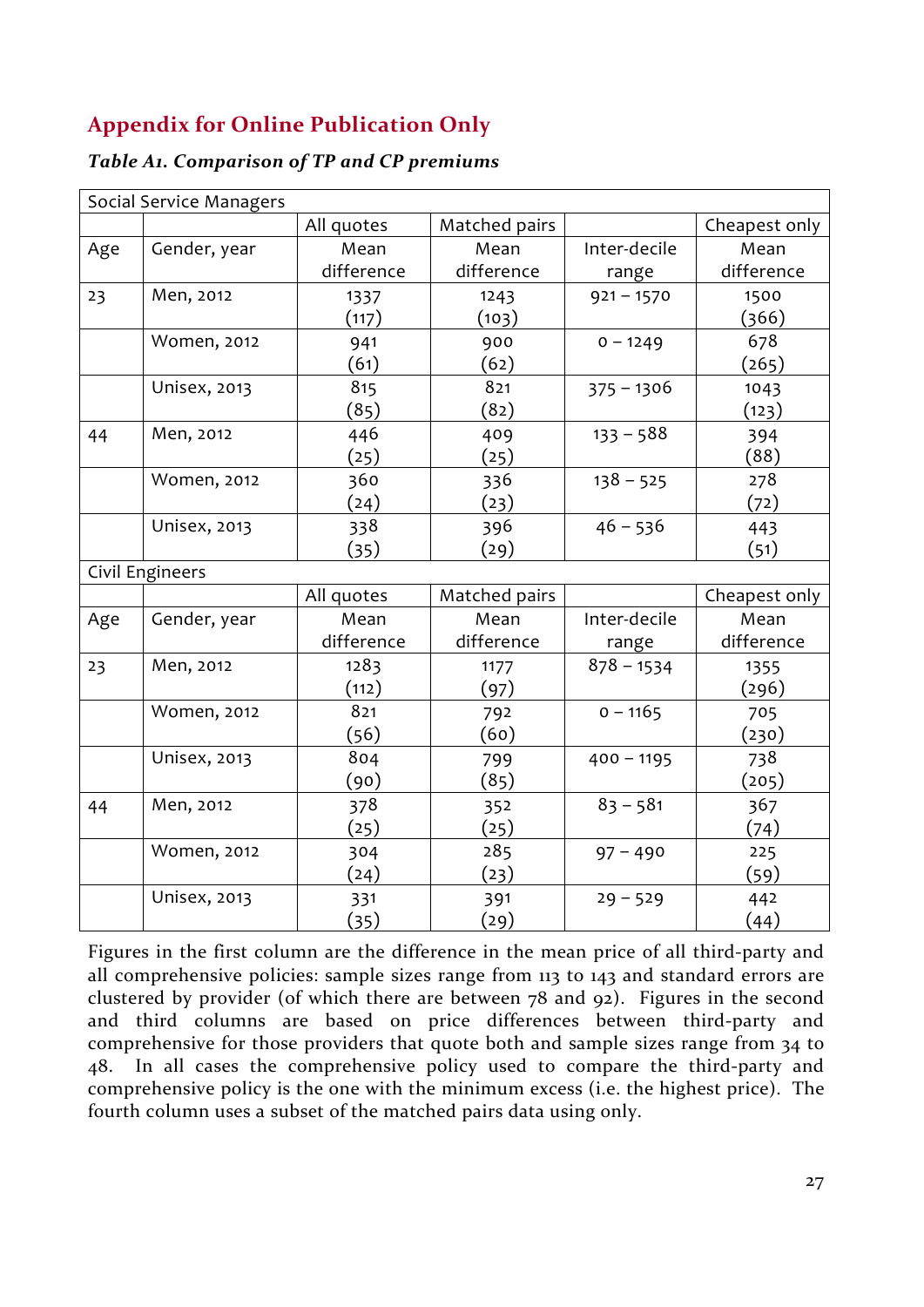*Table A2: Relationship between price and deductible: different occupations (Civil Engineers)*

|                                                                             | Male, 2012 | Female, 2012                                                             | Unisex, 2013 |  |  |  |
|-----------------------------------------------------------------------------|------------|--------------------------------------------------------------------------|--------------|--|--|--|
| Regressions of deductible on price (equation $2$ ) – all policies           |            |                                                                          |              |  |  |  |
| Age $23$                                                                    | $-1.021$   | $-1.052$                                                                 | $-1.310$     |  |  |  |
|                                                                             | (0.101)    | (0.105)                                                                  | (0.141)      |  |  |  |
| Age $44$                                                                    | $-3.567$   | $-3.878$                                                                 | $-3.767$     |  |  |  |
|                                                                             | (0.530)    | (0.490)                                                                  | (0.635)      |  |  |  |
|                                                                             |            | Regressions of deductible on price (equation 2) - cheapest policies only |              |  |  |  |
| Age $23$                                                                    | $-1.584$   | $-1.344$                                                                 | $-3.590$     |  |  |  |
|                                                                             | (0.276)    | (0.240)                                                                  | (0.393)      |  |  |  |
| Age 44                                                                      | $-3.840$   | $-4.023$                                                                 | $-10.900$    |  |  |  |
|                                                                             | (0.536)    | (0.592)                                                                  | (2.990)      |  |  |  |
| Regressions of price on deductible (equation $3$ ) – all policies           |            |                                                                          |              |  |  |  |
| Age 23                                                                      | $-0.290$   | $-0.207$                                                                 | $-0.228$     |  |  |  |
|                                                                             | (0.034)    | (0.027)                                                                  | (0.030)      |  |  |  |
| Age 44                                                                      | $-0.089$   | $-0.088$                                                                 | $-0.088$     |  |  |  |
|                                                                             | (0.010)    | (0.009)                                                                  | (0.009)      |  |  |  |
| Regressions of price on deductible (equation $3$ ) – cheapest policies only |            |                                                                          |              |  |  |  |
| Age $23$                                                                    | $-0.331$   | $-0.190$                                                                 | $-0.158$     |  |  |  |
|                                                                             | (0.046)    | (0.039)                                                                  | (0.032)      |  |  |  |
| Age 44                                                                      | $-0.100$   | $-0.088$                                                                 | $-0.056$     |  |  |  |
|                                                                             | (0.014)    | (0.011)                                                                  | (0.005)      |  |  |  |

Each cell shows the parameter estimate from a different regression of the forms specified in equations (2) or (3). Standard errors in parentheses are robust to heteroskedasticity and clustered by provider. Cheapest policies are defined as those in the cheapest quartile.